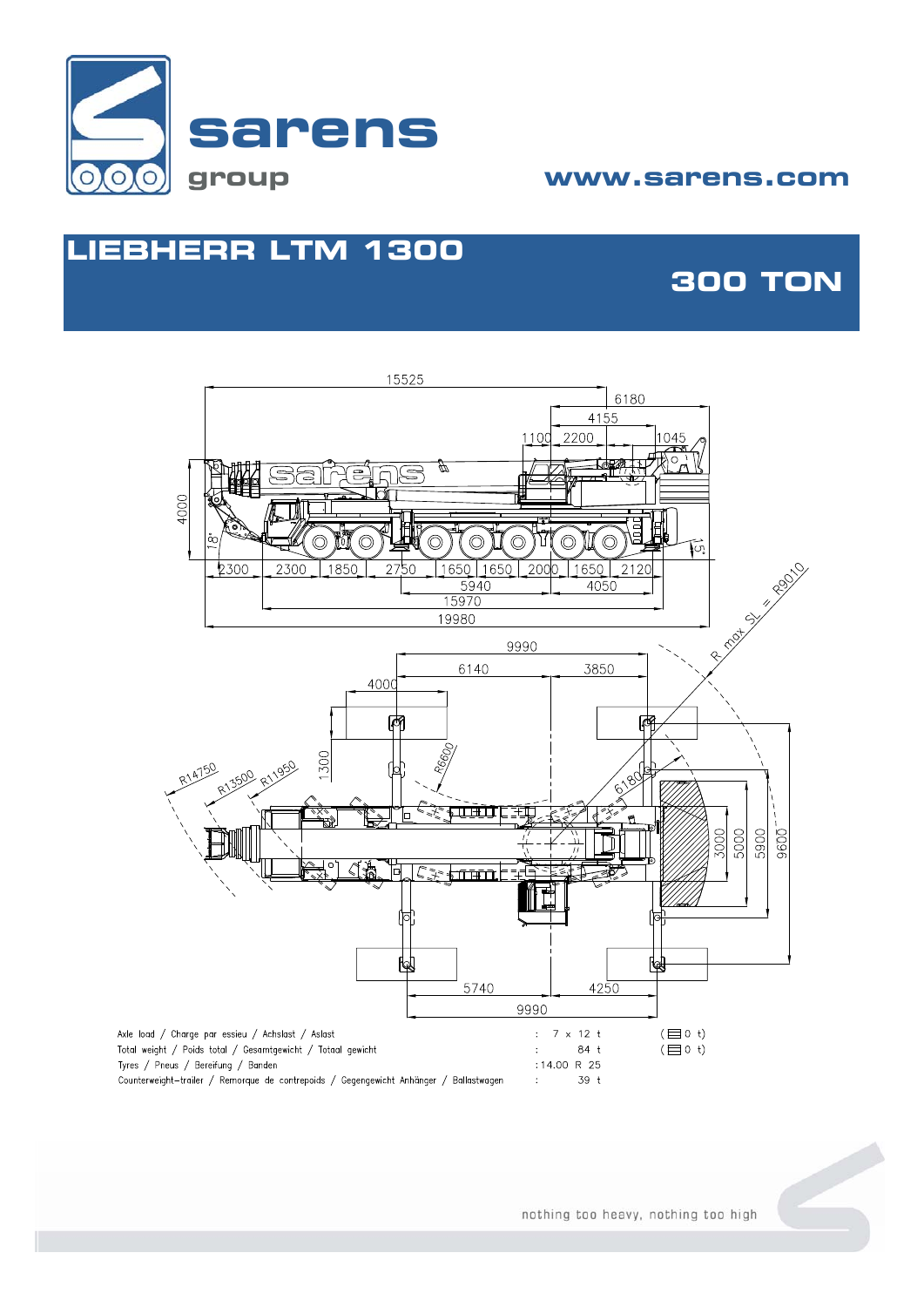



**T + TA** 

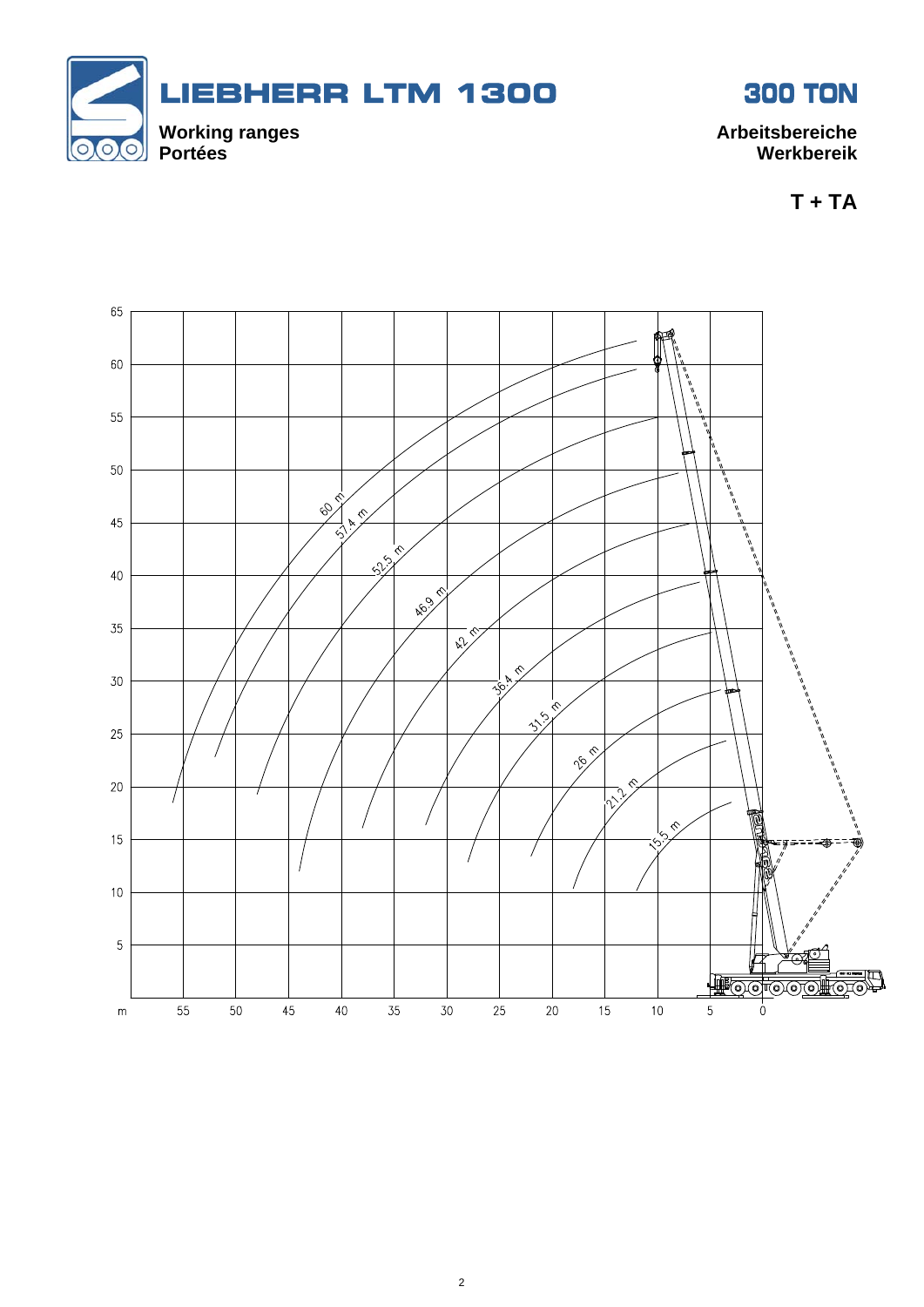



| $\mathbf T$ | 15.5-60m       |                   |                          | Τ                        |                          | 9.6 <sub>m</sub>  |                |                          | 90.0 t<br>65.0t<br>39.0t | 360°           | <b>DIN</b><br><b>ISO</b> | 75%                      |
|-------------|----------------|-------------------|--------------------------|--------------------------|--------------------------|-------------------|----------------|--------------------------|--------------------------|----------------|--------------------------|--------------------------|
| ≞           | 15.5 m         | 15.5 <sub>m</sub> | 21.2 <sub>m</sub>        | 21.2 <sub>m</sub>        | 26.0 <sub>m</sub>        | 31.5 <sub>m</sub> | 36.4 m         | 42.0 m                   | 46.9 m                   | 52.5 m         | 57.4 m                   | 60.0 <sub>m</sub>        |
| m           | $\mathbf{t}$   | $\mathbf{t}$      | t                        | t                        | t                        | t                 | t              | t                        | t                        | t              | t                        | t                        |
| 3.0         | $200.0*$       | 200.0             |                          | $\ddot{\phantom{1}}$     | $\blacksquare$           | ٠                 | $\blacksquare$ | $\frac{1}{2}$            | ٠                        | $\blacksquare$ | $\blacksquare$           | $\blacksquare$           |
| 3.5         | $200.0*$       | 200.0             | 200.0*                   | 200.0                    |                          |                   |                | ÷.                       | ä,                       | $\blacksquare$ | $\ddot{\phantom{1}}$     | $\blacksquare$           |
| 4.0         | $200.0*$       | 200.0             | $200.0*$                 | 200.0                    | 165.0                    |                   | ÷.             | $\blacksquare$           | ÷.                       | $\blacksquare$ | ä,                       | $\blacksquare$           |
| 4.5         | $200.0*$       | 198.0             | 184.0*                   | 184.0                    | 158.0                    | 125.0             |                | $\blacksquare$           | ٠                        |                |                          |                          |
| 5.0         | 190.0*         | 185.0             | 168.0*                   | 168.0                    | 150.0                    | 120.0             | $\mathbf{r}$   | $\mathbf{r}$             | ÷.                       | $\mathbf{r}$   | $\sim$                   | $\blacksquare$           |
| 6.0         | 168.0*         | 164.0             | 156.0*                   | 156.0                    | 136.0                    | 111.0             | 93.0           | $\blacksquare$           | $\sim$                   | $\blacksquare$ | $\blacksquare$           | $\overline{\phantom{a}}$ |
| 7.0         | $149.0*$       | 146.0             | $146.0*$                 | 143.0                    | 123.0                    | 103.0             | 87.0           | 74.0                     | $\blacksquare$           | $\blacksquare$ | $\blacksquare$           | ÷.                       |
| 8.0         | $133.0*$       | 131.0             | $130.0*$                 | 128.0                    | 113.0                    | 95.0              | 81.0           | 69.0                     | 59.0                     | $\blacksquare$ | $\blacksquare$           | $\overline{\phantom{a}}$ |
| 9.0         | $120.0*$       | 119.0             | $117.0*$                 | 116.0                    | 104.0                    | 88.0              | 75.0           | 66.0                     | 56.0                     | $\blacksquare$ | $\blacksquare$           | $\overline{a}$           |
| 10.0        | 109.0*         | 108.0             | 106.0*                   | 106.0                    | 96.0                     | 82.0              | 70.0           | 62.0                     | 53.0                     | 45.0           | $\overline{\phantom{a}}$ | $\overline{a}$           |
| 12.0        | 88.0*          | 88.0              | 86.0*                    | 86.0                     | 82.0                     | 71.0              | 62.0           | 55.0                     | 48.0                     | 41.5           | 35.0                     | 33.0                     |
| 14.0        | $\sim$         | $\mathbf{r}$      | $72.0*$                  | 72.0                     | 71.0                     | 62.0              | 55.0           | 49.5                     | 43.5                     | 38.0           | 32.5                     | 31.0                     |
| 16.0        | $\blacksquare$ | ٠                 | $61.0*$                  | 61.0                     | 60.0                     | 54.0              | 49.0           | 44.5                     | 39.5                     | 35.0           | 30.5                     | 28.8                     |
| 18.0        | $\blacksquare$ | $\blacksquare$    | $52.0*$                  | 52.0                     | 52.0                     | 48.5              | 43.5           | 40.0                     | 36.0                     | 32.0           | 28.5                     | 26.6                     |
| 20.0        | $\blacksquare$ | $\blacksquare$    | $\sim$                   | $\overline{\phantom{a}}$ | 44.5                     | 43.5              | 39.0           | 36.5                     | 33.0                     | 29.5           | 26.6                     | 24.7                     |
| 22.0        | $\blacksquare$ | $\blacksquare$    | $\blacksquare$           | $\blacksquare$           | 39.0                     | 40.0              | 35.5           | 33.5                     | 30.0                     | 27.2           | 24.9                     | 22.9                     |
| 24.0        | $\sim$         | $\sim$            | ÷.                       | $\blacksquare$           | $\blacksquare$           | 35.0              | 32.5           | 30.5                     | 28.0                     | 25.2           | 23.2                     | 21.3                     |
| 26.0        | $\blacksquare$ | $\blacksquare$    | $\sim$                   | $\overline{\phantom{a}}$ | $\overline{\phantom{a}}$ | 31.0              | 29.6           | 28.0                     | 26.0                     | 23.5           | 21.6                     | 19.9                     |
| 28.0        | $\blacksquare$ | ٠                 | $\overline{\phantom{a}}$ | $\overline{\phantom{a}}$ | $\sim$                   | 27.8              | 27.3           | 25.8                     | 24.0                     | 22.0           | 20.2                     | 18.7                     |
| 30.0        | $\blacksquare$ | ٠                 |                          | ٠                        | ٠                        | $\blacksquare$    | 25.4           | 23.8                     | 22.4                     | 20.6           | 18.9                     | 17.5                     |
| 32.0        | $\sim$         | $\blacksquare$    | $\blacksquare$           | ٠                        | $\overline{\phantom{a}}$ | $\blacksquare$    | 22.9           | 22.1                     | 20.7                     | 19.2           | 17.7                     | 16.5                     |
| 34.0        | $\sim$         | $\blacksquare$    | $\overline{a}$           | $\ddot{\phantom{1}}$     | $\sim$                   | $\blacksquare$    |                | 20.7                     | 19.2                     | 18.1           | 16.7                     | 15.6                     |
| 36.0        | $\blacksquare$ | $\blacksquare$    | $\blacksquare$           | $\overline{\phantom{a}}$ | $\sim$                   | ٠                 | $\blacksquare$ | 19.5                     | 18.0                     | 17.1           | 15.8                     | 14.7                     |
| 38.0        | $\sim$         |                   |                          | $\blacksquare$           | $\blacksquare$           |                   |                | 17.8                     | 16.9                     | 16.1           | 14.9                     | 13.9                     |
| 40.0        | $\blacksquare$ | $\blacksquare$    | $\sim$                   | $\blacksquare$           | $\blacksquare$           | $\blacksquare$    | $\blacksquare$ | $\blacksquare$           | 16.0                     | 15.2           | 14.1                     | 13.1                     |
| 44.0        | $\sim$         | $\mathbf{r}$      | $\sim$                   | $\blacksquare$           | $\sim$                   | $\blacksquare$    | ٠              | $\blacksquare$           | 13.5                     | 13.5           | 12.7                     | 11.5                     |
| 48.0        | $\blacksquare$ | $\blacksquare$    | $\blacksquare$           | $\overline{\phantom{a}}$ | $\blacksquare$           | $\blacksquare$    | $\blacksquare$ | $\blacksquare$           | $\blacksquare$           | 12.3           | 11.5                     | 10.3                     |
| 52.0        | $\blacksquare$ | ۰.                | ٠                        | ۰                        | $\overline{\phantom{a}}$ | ۰                 | ۰.             | $\overline{\phantom{a}}$ | $\blacksquare$           | $\blacksquare$ | 10.5                     | 9.1                      |
| 56.0        | $\blacksquare$ | $\mathbf{r}$      | ÷.                       | $\blacksquare$           | ä,                       | $\blacksquare$    | $\blacksquare$ | $\blacksquare$           | $\blacksquare$           | $\blacksquare$ |                          | 8.1                      |
|             |                |                   |                          |                          |                          |                   |                |                          |                          |                |                          |                          |

| $\stackrel{m}{\rightarrow}$ | 15.5 <sub>m</sub>    | 15.5 m                   | 21.2 m                   | 21.2 m                   | 26.0 <sub>m</sub>        | 31.5 <sub>m</sub>        | 36.4 m                   | 42.0 m                   | 46.9 m         | 52.5 m                   | 57.4 m         | 60.0 <sub>m</sub>        |
|-----------------------------|----------------------|--------------------------|--------------------------|--------------------------|--------------------------|--------------------------|--------------------------|--------------------------|----------------|--------------------------|----------------|--------------------------|
| m                           | $\ddot{\phantom{1}}$ | $\ddagger$               | $\ddagger$               | $\ddagger$               | $\mathbf{t}$             | $\ddagger$               | $\ddagger$               | $\mathbf{t}$             | $^{\dagger}$   | $\mathbf{t}$             | $\ddagger$     |                          |
| 3.0                         | $200.0*$             | 200.0                    |                          |                          |                          | $\ddot{\phantom{1}}$     |                          |                          |                |                          | ÷              |                          |
| 3.5                         | $200.0*$             | 200.0                    | 200.0*                   | 200.0                    | $\sim$                   | $\blacksquare$           | ٠                        | $\blacksquare$           | $\sim$         | $\sim$                   | $\overline{a}$ | ٠                        |
| 4.0                         | $200.0*$             | 200.0                    | $200.0*$                 | 200.0                    | 165.0                    | $\sim$                   | $\overline{a}$           | $\blacksquare$           | $\sim$         | $\sim$                   | $\overline{a}$ |                          |
| 4.5                         | 196.0*               | 198.0                    | $184.0*$                 | 184.0                    | 158.0                    | 125.0                    | ÷.                       | $\blacksquare$           | $\sim$         | $\sim$                   | ٠              | $\overline{\phantom{a}}$ |
| 5.0                         | 184.0*               | 185.0                    | 168.0*                   | 168.0                    | 150.0                    | 120.0                    |                          | $\blacksquare$           | ۰              | $\blacksquare$           | $\overline{a}$ |                          |
| 6.0                         | $160.0*$             | 164.0                    | $156.0*$                 | 154.0                    | 136.0                    | 111.0                    | 93.0                     | $\blacksquare$           | $\sim$         | $\overline{\phantom{a}}$ | $\blacksquare$ | ٠                        |
| 7.0                         | $141.0*$             | 146.0                    | 138.0*                   | 137.0                    | 123.0                    | 103.0                    | 87.0                     | 74.0                     | $\blacksquare$ | $\blacksquare$           | ٠              |                          |
| 8.0                         | $126.0*$             | 131.0                    | $123.0*$                 | 122.0                    | 113.0                    | 95.0                     | 81.0                     | 69.0                     | 59.0           | $\blacksquare$           |                |                          |
| 9.0                         | $110.0*$             | 119.0                    | 109.0*                   | 109.0                    | 104.0                    | 88.0                     | 75.0                     | 66.0                     | 56.0           |                          | $\overline{a}$ |                          |
| 10.0                        | $98.0*$              | 108.0                    | $96.0*$                  | 96.0                     | 96.0                     | 82.0                     | 70.0                     | 62.0                     | 53.0           | 45.0                     | $\overline{a}$ |                          |
| 12.0                        | $78.0*$              | 88.0                     | $77.0*$                  | 77.0                     | 76.0                     | 71.0                     | 62.0                     | 55.0                     | 48.0           | 41.5                     | 35.0           | 33.0                     |
| 14.0                        | $\sim$               | $\blacksquare$           | $63.0*$                  | 63.0                     | 62.0                     | 62.0                     | 55.0                     | 49.5                     | 43.5           | 38.0                     | 32.5           | 31.0                     |
| 16.0                        |                      | $\mathbf{r}$             | $53.0*$                  | 53.0                     | 52.0                     | 53.0                     | 49.0                     | 44.5                     | 39.5           | 35.0                     | 30.5           | 28.8                     |
| 18.0                        | ٠                    |                          | 44.5*                    | 44.5                     | 43.5                     | 44.5                     | 43.5                     | 40.0                     | 36.0           | 32.0                     | 28.5           | 26.6                     |
| 20.0                        | $\sim$               | $\blacksquare$           | ٠                        | $\blacksquare$           | 36.5                     | 37.5                     | 38.5                     | 36.5                     | 33.0           | 29.5                     | 26.6           | 24.7                     |
| 22.0                        | ÷                    | $\blacksquare$           | ٠                        | $\overline{\phantom{a}}$ | 31.0                     | 32.0                     | 32.5                     | 33.5                     | 30.0           | 27.2                     | 24.9           | 22.9                     |
| 24.0                        | $\overline{a}$       | $\blacksquare$           | ۰                        | $\overline{\phantom{a}}$ | $\blacksquare$           | 27.6                     | 28.2                     | 29.3                     | 28.0           | 25.2                     | 23.2           | 21.3                     |
| 26.0                        |                      | $\blacksquare$           | $\overline{\phantom{a}}$ | $\blacksquare$           | $\blacksquare$           | 24.0                     | 24.6                     | 25.6                     | 26.0           | 23.5                     | 21.6           | 19.9                     |
| 28.0                        | $\sim$               | $\overline{\phantom{a}}$ | ٠                        | $\overline{\phantom{a}}$ | $\overline{\phantom{a}}$ | 21.0                     | 21.6                     | 22.6                     | 23.3           | 22.0                     | 20.2           | 18.7                     |
| 30.0                        | $\blacksquare$       | $\blacksquare$           | ٠                        | $\overline{\phantom{a}}$ | $\blacksquare$           | $\blacksquare$           | 19.0                     | 20.0                     | 20.7           | 20.6                     | 18.9           | 17.5                     |
| 32.0                        | $\overline{a}$       | $\blacksquare$           |                          |                          | $\blacksquare$           | ٠                        | 16.8                     | 17.8                     | 18.5           | 19.2                     | 17.7           | 16.5                     |
| 34.0                        | $\ddot{\phantom{1}}$ |                          | $\blacksquare$           |                          |                          | $\ddot{\phantom{1}}$     |                          | 15.8                     | 16.5           | 17.5                     | 16.7           | 15.6                     |
| 36.0                        | ٠                    | ٠                        | $\sim$                   | $\overline{\phantom{a}}$ | $\sim$                   | $\blacksquare$           | $\blacksquare$           | 14.1                     | 14.8           | 15.8                     | 15.8           | 14.7                     |
| 38.0                        | $\blacksquare$       | $\ddot{\phantom{1}}$     | $\blacksquare$           | $\overline{\phantom{a}}$ | ٠                        | ٠                        | $\blacksquare$           | 12.6                     | 13.3           | 14.3                     | 14.9           | 13.9                     |
| 40.0                        | ÷.                   | $\blacksquare$           | ۰                        | $\overline{\phantom{a}}$ | $\blacksquare$           | $\overline{\phantom{a}}$ | $\blacksquare$           | $\blacksquare$           | 12.6           | 12.9                     | 13.7           | 13.1                     |
| 44.0                        |                      | $\ddot{\phantom{1}}$     | $\sim$                   |                          | ÷                        |                          | $\overline{a}$           | $\blacksquare$           | 11.4           | 10.6                     | 11.3           | 11.3                     |
| 48.0                        |                      | $\overline{\phantom{a}}$ | $\overline{\phantom{a}}$ |                          | ٠                        | $\overline{\phantom{a}}$ | $\overline{\phantom{a}}$ | $\overline{\phantom{a}}$ |                | 8.7                      | 9.4            | 9.4                      |
| 52.0                        | $\sim$               | ٠                        | ٠                        | $\blacksquare$           | ٠                        | $\blacksquare$           | ٠                        | $\overline{\phantom{a}}$ | $\sim$         | $\sim$                   | 7.8            | 7.8                      |
| 56.0                        |                      |                          |                          |                          |                          |                          |                          | $\overline{a}$           |                |                          |                | 6.5                      |

\*Over rear / En arrière / Nach hinten / Over achterzijde.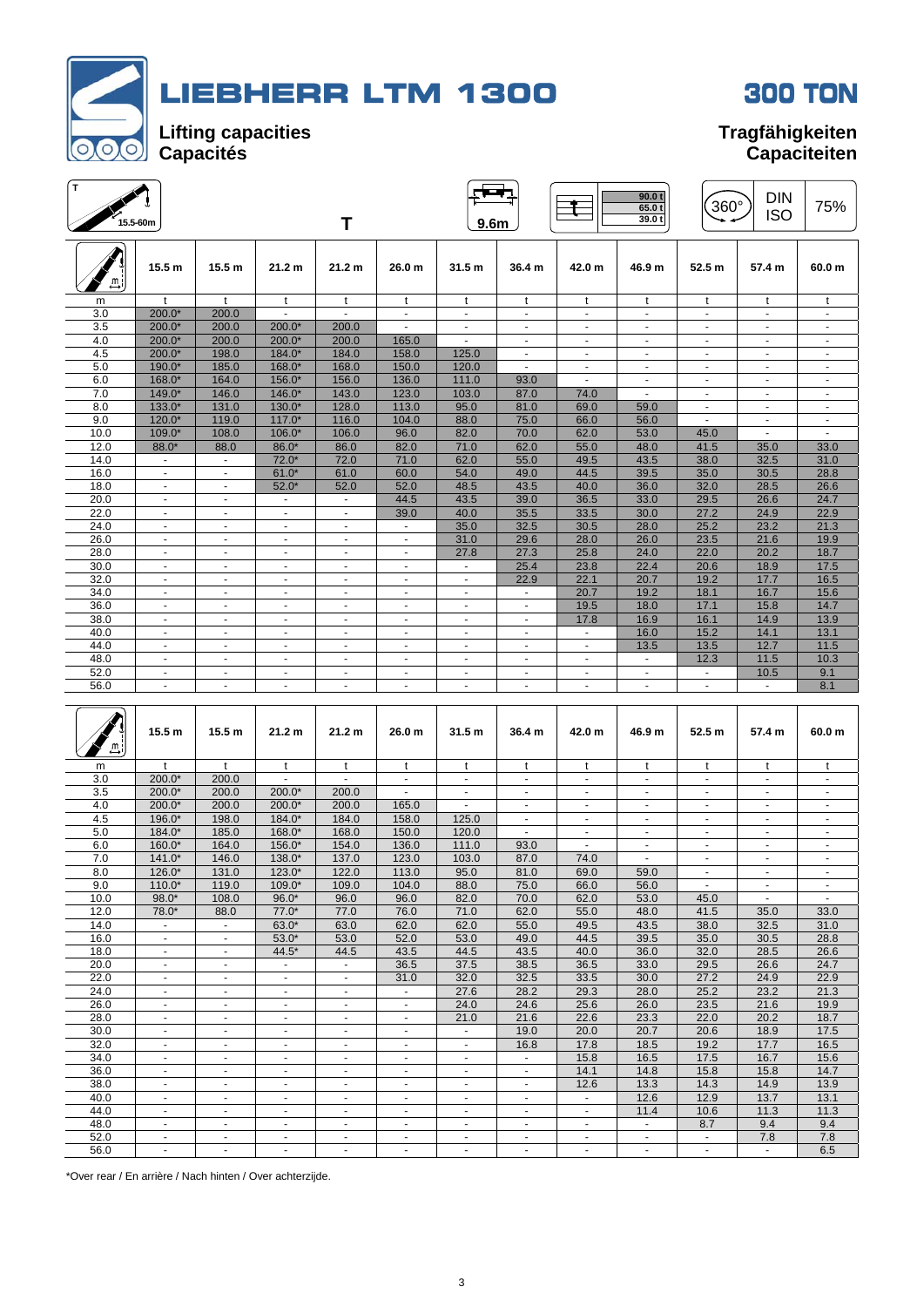



| ΪT.<br>15.5-60m |                   |                          | Т                 |                          | 9.6m                        |                          |                | 90.0 t<br>65.0t<br>39.0t | <b>DIN</b><br>360°<br><b>ISO</b> | 75%               |
|-----------------|-------------------|--------------------------|-------------------|--------------------------|-----------------------------|--------------------------|----------------|--------------------------|----------------------------------|-------------------|
|                 | 15.5 <sub>m</sub> | 21.2 <sub>m</sub>        | 26.0 <sub>m</sub> | 31.5 <sub>m</sub>        | 36.4 m                      | 42.0 <sub>m</sub>        | 46.9 m         | 52.5 <sub>m</sub>        | 57.4 m                           | 60.0 <sub>m</sub> |
| m               | $\mathbf{t}$      | $\mathbf{t}$             | t                 | t                        | $\mathbf{t}$                | t                        | $\mathbf{t}$   | t                        | t                                | t                 |
| 3.0             | 200.0             | $\sim$                   | $\sim$            | $\blacksquare$           | $\blacksquare$              | $\blacksquare$           | ٠              | $\sim$                   | $\overline{\phantom{a}}$         | $\blacksquare$    |
| 3.5             | 200.0             | 200.0                    | $\sim$            | $\blacksquare$           | $\blacksquare$              | $\overline{\phantom{a}}$ | $\blacksquare$ | $\sim$                   | $\sim$                           | $\blacksquare$    |
| 4.0             | 199.0             | 195.0                    | 165.0             | $\blacksquare$           | $\blacksquare$              | $\blacksquare$           | $\sim$         | $\sim$                   | $\sim$                           | $\blacksquare$    |
| 4.5             | 184.0             | 180.0                    | 158.0             | 125.0                    | $\blacksquare$              | $\overline{\phantom{a}}$ | $\sim$         | $\sim$                   | $\sim$                           | $\blacksquare$    |
| 5.0             | 171.0             | 167.0                    | 150.0             | 120.0                    | $\blacksquare$              | $\overline{\phantom{a}}$ | ٠              |                          |                                  | $\frac{1}{2}$     |
| 6.0             | 150.0             | 146.0                    | 136.0             | 111.0                    | 93.0                        | $\sim$                   | $\sim$         |                          | $\sim$                           | $\sim$            |
| 7.0             | 130.0             | 126.0                    | 123.0             | 103.0                    | 87.0                        | 74.0                     | ٠              |                          | $\overline{\phantom{a}}$         | $\blacksquare$    |
| 8.0             | 111.0             | 109.0                    | 108.0             | 95.0                     | 81.0                        | 69.0                     | 59.0           | $\blacksquare$           | $\sim$                           | $\blacksquare$    |
| 9.0             | 96.0              | 94.0                     | 93.0              | 88.0                     | 75.0                        | 66.0                     | 56.0           |                          | $\sim$                           | $\sim$            |
| 10.0            | 84.0              | 82.0                     | 80.0              | 76.0                     | 70.0                        | 62.0                     | 53.0           | 45.0                     |                                  | $\blacksquare$    |
| 12.0            | 66.0              | 64.0                     | 61.0              | 59.0                     | 57.0                        | 55.0                     | 48.0           | 41.5                     | 35.0                             | 33.0              |
| 14.0            | $\blacksquare$    | 48.5                     | 48.0              | 49.0                     | 46.5                        | 45.5                     | 43.5           | 38.0                     | 32.5                             | 31.0              |
| 16.0            | ÷.                | 38.5                     | 37.5              | 42.0                     | 38.0                        | 38.0                     | 37.5           | 35.0                     | 30.5                             | 28.8              |
| 18.0            | $\sim$            | 31.0                     | 30.5              | 34.5                     | 32.0                        | 32.0                     | 32.0           | 32.0                     | 28.5                             | 26.6              |
| 20.0            | $\sim$            | $\blacksquare$           | 24.9              | 28.8                     | 26.8                        | 27.2                     | 27.2           | 27.7                     | 26.6                             | 24.7              |
| 22.0            | ٠                 | $\overline{\phantom{a}}$ | 20.6              | 24.4                     | 22.4                        | 23.3                     | 23.4           | 24.0                     | 24.1                             | 22.9              |
| 24.0            | $\sim$            | $\blacksquare$           | $\sim$            | 20.9                     | 19.4                        | 20.0                     | 21.2           | 21.0                     | 21.1                             | 20.7              |
| 26.0            | $\sim$            | $\blacksquare$           | $\blacksquare$    | 18.0                     | 18.1                        | 17.1                     | 19.6           | 18.4                     | 18.6                             | 18.2              |
| 28.0            | ۰                 | $\blacksquare$           | $\blacksquare$    | 15.5                     | 16.9                        | 14.5                     | 18.2           | 16.2                     | 16.4                             | 16.1              |
| 30.0            | $\sim$            | $\overline{\phantom{a}}$ | $\blacksquare$    | $\sim$                   | 15.7                        | 12.3                     | 16.2           | 14.3                     | 14.6                             | 14.3              |
| 32.0            | $\sim$            | ٠                        |                   | $\overline{\phantom{a}}$ | 14.6                        | 10.5                     | 14.4           | 12.5                     | 13.0                             | 12.8              |
| 34.0            |                   |                          |                   |                          |                             | 8.9                      | 12.9           | 10.8                     | 11.6                             | 11.4              |
| 36.0            | ÷.                | ÷                        |                   | $\sim$                   | $\mathcal{L}^{\mathcal{A}}$ | 7.6                      | 11.5           | 9.4                      | 10.2                             | 10.1              |
| 38.0            | $\sim$            | ٠                        |                   | $\overline{\phantom{a}}$ | ٠                           | 6.4                      | 10.2           | 8.2                      | 9.0                              | 8.9               |
| 40.0            | ÷.                | $\blacksquare$           | $\sim$            | $\sim$                   | ÷.                          | $\sim$                   | 9.1            | 7.1                      | 7.9                              | 7.8               |
| 44.0            | $\sim$            | $\overline{\phantom{a}}$ | $\sim$            | $\blacksquare$           | $\overline{\phantom{a}}$    | $\sim$                   | 7.4            | 5.3                      | 6.1                              | 6.0               |
| 48.0            | $\blacksquare$    | $\overline{\phantom{a}}$ | ٠                 | $\overline{\phantom{a}}$ | $\blacksquare$              | $\blacksquare$           | $\sim$         | 3.9                      | 4.6                              | 4.6               |
| 52.0            | $\sim$            | $\overline{\phantom{a}}$ | $\blacksquare$    | $\overline{\phantom{a}}$ | $\overline{\phantom{a}}$    | $\overline{\phantom{a}}$ | ٠              |                          | 3.4                              | 3.4               |
| 56.0            | ÷.                | $\blacksquare$           | $\blacksquare$    | $\sim$                   | $\blacksquare$              | $\blacksquare$           | $\sim$         | $\sim$                   | $\sim$                           | 2.4               |

| т<br>15.5-60m |                                 |                      |                          | T Telescoping                   | 9.6 <sub>m</sub>         |                    | 90.0 t<br>65.0t<br>39.0t | 360°                     | <b>DIN</b><br>75%<br><b>ISO</b> |
|---------------|---------------------------------|----------------------|--------------------------|---------------------------------|--------------------------|--------------------|--------------------------|--------------------------|---------------------------------|
| 프             | $15.5 m -$<br>23.9 <sub>m</sub> | $23.9 m -$<br>26.0 m | 26.0 m -<br>34.3 m       | $34.3 m -$<br>36.4 <sub>m</sub> | $36.4 m -$<br>44.8 m     | 44.8 m -<br>46.9 m | $46.9 m -$<br>55.2 m     | $55.2 m -$<br>57.4 m     | $57.4 m -$<br>60.0 <sub>m</sub> |
| m             | $\ddagger$                      | $\ddagger$           | $\mathbf t$              | t                               | t                        | t                  | t                        | t                        | t                               |
| 3.5           | 54.0                            | 38.0                 | $\blacksquare$           | $\sim$                          | $\overline{\phantom{a}}$ | $\blacksquare$     | $\overline{\phantom{a}}$ | $\blacksquare$           |                                 |
| 4.0           | 50.0                            | 36.0                 | ÷                        | $\sim$                          | ÷.                       | ÷.                 |                          |                          |                                 |
| 4.5           | 46.5                            | 34.0                 | $\sim$                   | $\sim$                          | $\sim$                   | $\sim$             | $\sim$                   | $\sim$                   | $\blacksquare$                  |
| 5.0           | 43.0                            | 32.5                 | 54.0                     | 38.0                            | $\blacksquare$           | $\sim$             |                          | $\overline{\phantom{0}}$ |                                 |
| 6.0           | 38.0                            | 29.4                 | 50.0                     | 35.0                            | ÷.                       | $\sim$             |                          |                          |                                 |
| 7.0           | 33.5                            | 26.5                 | 46.5                     | 32.0                            | 47.0                     | 42.0               | $\blacksquare$           |                          | ä,                              |
| 8.0           | 30.0                            | 24.0                 | 43.0                     | 29.6                            | 44.0                     | 39.5               | $\sim$                   |                          | $\blacksquare$                  |
| 9.0           | 27.3                            | 21.7                 | 40.0                     | 27.2                            | 41.5                     | 38.0               | 39.0                     | ٠                        | $\overline{\phantom{a}}$        |
| 10.0          | 25.2                            | 19.8                 | 37.0                     | 25.0                            | 39.0                     | 36.0               | 37.5                     | ÷.                       |                                 |
| 12.0          | 22.1                            | 16.5                 | 32.0                     | 21.2                            | 35.0                     | 32.5               | 34.5                     | 31.0                     | 24.8                            |
| 14.0          | 20.0                            | 14.0                 | 27.3                     | 18.1                            | 32.0                     | 29.3               | 32.0                     | 27.7                     | 22.6                            |
| 16.0          | 18.2                            | 12.2                 | 23.6                     | 15.6                            | 29.0                     | 26.5               | 29.7                     | 25.7                     | 20.6                            |
| 18.0          | 16.6                            | 10.9                 | 20.5                     | 13.6                            | 26.6                     | 24.1               | 27.5                     | 24.0                     | 18.1                            |
| 20.0          | 15.0                            | 10.0                 | 18.0                     | 12.0                            | 24.5                     | 21.9               | 25.5                     | 22.4                     | 16.8                            |
| 22.0          | ٠                               | 9.3                  | 16.0                     | 10.8                            | 22.7                     | 20.1               | 23.7                     | 21.1                     | 15.5                            |
| 24.0          | $\overline{\phantom{a}}$        | $\blacksquare$       | 14.5                     | 9.9                             | 21.0                     | 18.5               | 22.0                     | 18.9                     | 14.4                            |
| 26.0          | $\blacksquare$                  | $\sim$               | 13.3                     | 9.2                             | 19.5                     | 17.1               | 20.6                     | 17.9                     | 13.4                            |
| 28.0          | $\sim$                          | $\sim$               | 12.5                     | 8.6                             | 18.0                     | 15.9               | 19.2                     | 17.0                     | 12.6                            |
| 30.0          | $\sim$                          | $\sim$               | 12.0                     | 8.0                             | 16.7                     | 14.9               | 18.0                     | 16.1                     | 11.8                            |
| 32.0          | $\blacksquare$                  | $\blacksquare$       | 11.7                     | 7.4                             | 15.5                     | 14.0               | 16.9                     | 15.4                     | 11.0                            |
| 34.0          | $\overline{a}$                  | $\sim$               |                          | 6.6                             | 14.4                     | 13.2               | 15.9                     | 14.7                     | 10.4                            |
| 36.0          | $\overline{a}$                  | $\sim$               | $\blacksquare$           | $\sim$                          | 13.5                     | 12.4               | 15.0                     | 14.0                     | 9.0                             |
| 38.0          | ÷,                              | $\sim$               | $\blacksquare$           | $\sim$                          | 12.9                     | 11.7               | 13.6                     | 13.4                     | 8.5                             |
| 40.0          | $\blacksquare$                  | $\sim$               | $\blacksquare$           | $\blacksquare$                  | 12.5                     | 11.0               | 12.4                     | 12.2                     | 8.1                             |
| 44.0          | $\overline{a}$                  | $\sim$               | $\blacksquare$           | $\sim$                          | $\blacksquare$           | 9.4                | 10.5                     | 10.2                     | 6.2                             |
| 48.0          | ÷                               | $\mathbf{r}$         | $\blacksquare$           | $\sim$                          | $\blacksquare$           | $\blacksquare$     | 8.8                      | 8.6                      | 4.5                             |
| 52.0          | $\blacksquare$                  | $\sim$               | $\blacksquare$           | ÷.                              | $\ddot{\phantom{1}}$     | ÷.                 | 7.5                      | 6.7                      | 3.1                             |
| 56.0          | $\blacksquare$                  | $\blacksquare$       | $\overline{\phantom{a}}$ | $\overline{\phantom{a}}$        | $\blacksquare$           | ٠                  |                          | ٠                        | 1.8                             |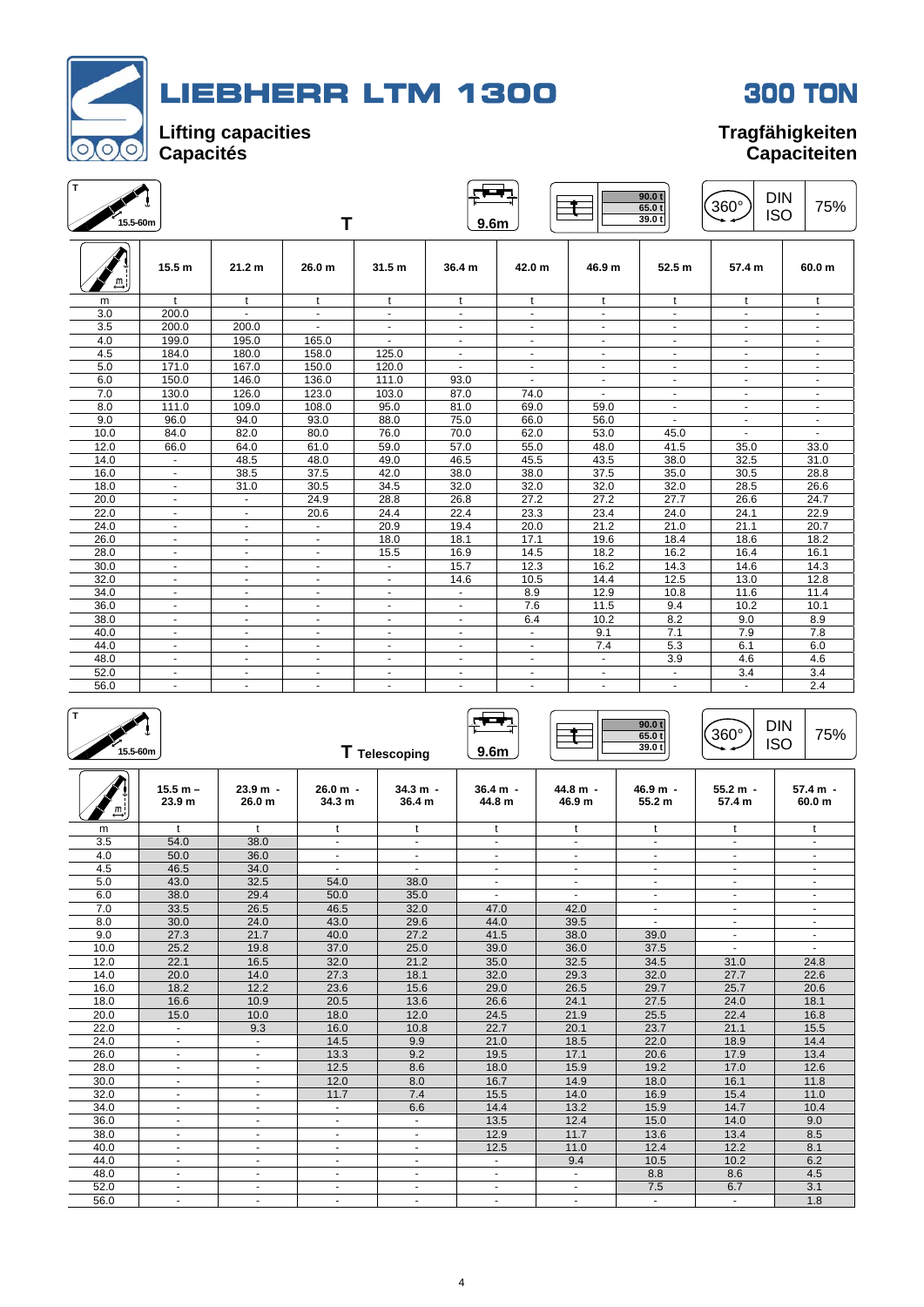



# **Capaciteiten**

 $\widehat{360^{\circ}}$  DIN 75%

**65.0 t 39.0 t** 

 $\begin{array}{|c|c|c|c|c|}\n\hline\n\text{F}} & \text{g.00 to} \\
\hline\n\end{array}$  $\frac{1}{15.5\text{-60m}}$  **TA 15.5 TA 15.6 ISO** 26.0 m | 31.5 m | 36.4 m | 42.0 m | 46.9 m | 52.5 m | 57.4 m | 60.0 m  $\overline{\mathbb{F}}$ m t t t t t t t t t t t t 4.0 | 165.0 | - | - | - | - | - | - | - | -4.5 | 165.0 | 112.0 | - | - | - | - | - | - | -5.0 | 156.0 | 112.0 | - | - | - | - | - | - | -6.0 | 142.0 | 111.0 | 90.0 | - | - | - | - | - | -7.0 | 132.0 | 110.0 | 90.0 | 67.0 | - | - | - | - | -8.0 | 124.0 | 109.0 | 90.0 | 67.0 | 55.0 | - | - | -9.0 | 114.0 | 102.0 | 87.0 | 67.0 | 55.0 | - | - | -10.0 | 104.0 | 95.0 | 83.0 | 67.0 | 55.0 | 34.0 | - | -12.0 86.0 83.0 73.0 64.0 55.0 34.0 26.4 24.0 14.0 72.0 72.0 66.0 58.0 58.0 34.0 34.0 26.4 24.0 16.0 60.0 60.0 61.0 59.0 53.0 46.5 34.0 26.4 24.0 18.0 51.0 52.0 53.0 48.5 43.0 34.0 26.4 24.0 20.0 | 43.5 | 45.0 | 46.0 | 44.5 | 39.5 | 34.0 | 26.4 | 24.0 22.0 37.5 39.0 40.0 40.5 36.5 32.5 26.4 24.0 24.0 | - | 34.0 | 35.0 | 36.5 | 34.0 | 30.5 | 26.4 | 24.0 26.0 | - | 30.0 | 31.0 | 32.0 | 31.5 | 28.6 | 25.4 | 24.0 28.0 - 28.6 27.4 28.7 28.7 29.5 26.8 24.0 22.9 30.0 **- - - 2**4.4 **25.6 1 26.5 25.3 22.9 21.6** 32.0 **- - - 2**1.8 **2** 23.0 **2** 23.8 **23.7 21.6 20.4** 

| 48.0 |                   |                          |                          |                |              | 12.0                     | 12.7           | 12.8                     |
|------|-------------------|--------------------------|--------------------------|----------------|--------------|--------------------------|----------------|--------------------------|
| 52.0 |                   |                          |                          |                |              |                          | 10.8           | 10.8                     |
| 56.0 | $\sim$            | $\sim$                   | $\overline{\phantom{a}}$ | $\sim$         |              | $\blacksquare$           | $\blacksquare$ | 9.1                      |
|      |                   |                          |                          |                |              |                          |                |                          |
| ≞,   | 26.0 <sub>m</sub> | 31.5 <sub>m</sub>        | 36.4 <sub>m</sub>        | 42.0 m         | 46.9 m       | 52.5 m                   | 57.4 m         | 60.0 m                   |
| m    | $\mathbf{t}$      | $\mathsf{t}$             | t                        | t              | $\mathbf{t}$ | t                        | t              | t                        |
| 4.0  | 165.0             | $\mathbf{r}$             | ÷.                       | $\blacksquare$ | ÷.           | $\blacksquare$           | $\sim$         | $\blacksquare$           |
| 4.5  | 165.0             | 112.0                    | ٠                        | ۰.             |              | $\blacksquare$           | $\blacksquare$ | $\overline{\phantom{a}}$ |
| 5.0  | 156.0             | 112.0                    | ٠                        | $\blacksquare$ |              |                          | $\blacksquare$ | $\overline{\phantom{a}}$ |
| 6.0  | 142.0             | 111.0                    | 90.0                     |                |              |                          |                | $\blacksquare$           |
| 7.0  | 132.0             | 110.0                    | 90.0                     | 67.0           |              | $\overline{\phantom{a}}$ | $\sim$         | $\overline{\phantom{a}}$ |
| 8.0  | 121.0             | 109.0                    | 90.0                     | 67.0           | 55.0         | $\blacksquare$           | $\sim$         | $\blacksquare$           |
| 9.0  | 108.0             | 102.0                    | 87.0                     | 67.0           | 55.0         | $\sim$                   | $\sim$         | $\blacksquare$           |
| 10.0 | 96.0              | 95.0                     | 83.0                     | 67.0           | 55.0         | 34.0                     | $\sim$         | ä,                       |
| 12.0 | 76.0              | 78.0                     | 73.0                     | 64.0           | 55.0         | 34.0                     | 26.4           | 24.0                     |
| 14.0 | 62.0              | 63.0                     | 64.0                     | 58.0           | 50.0         | 34.0                     | 26.4           | 24.0                     |
| 16.0 | 51.0              | 56.0                     | 54.0                     | 53.0           | 46.5         | 34.0                     | 26.4           | 24.0                     |
| 18.0 | 43.0              | 47.5                     | 45.5                     | 46.5           | 43.5         | 34.0                     | 26.4           | 24.0                     |
| 20.0 | 36.0              | 40.5                     | 39.0                     | 40.0           | 39.5         | 34.0                     | 26.4           | 24.0                     |
| 22.0 | 30.5              | 34.5                     | 33.0                     | 34.0           | 35.5         | 32.5                     | 26.4           | 24.0                     |
| 24.0 | $\blacksquare$    | 29.9                     | 28.3                     | 29.5           | 30.5         | 30.5                     | 26.4           | 24.0                     |
| 26.0 | $\blacksquare$    | 26.1                     | 25.2                     | 25.7           | 26.6         | 27.8                     | 25.4           | 24.0                     |
| 28.0 | $\blacksquare$    | 22.9                     | 23.6                     | 22.5           | 23.4         | 24.6                     | 24.0           | 22.9                     |
| 30.0 | ٠                 | $\sim$                   | 22.2                     | 19.9           | 21.8         | 21.8                     | 22.6           | 21.6                     |
| 32.0 | $\sim$            | $\blacksquare$           | 21.1                     | 17.5           | 20.5         | 19.5                     | 20.3           | 20.2                     |
| 34.0 | ۰                 | $\blacksquare$           |                          | 15.4           | 19.1         | 17.5                     | 18.3           | 18.4                     |
| 36.0 | $\blacksquare$    | ٠                        | ٠                        | 13.5           | 17.3         | 15.7                     | 16.5           | 16.6                     |
| 38.0 | $\blacksquare$    | $\blacksquare$           | ÷                        | 11.9           | 15.7         | 14.1                     | 14.9           | 15.0                     |
| 40.0 | $\blacksquare$    | $\sim$                   | ٠                        | $\blacksquare$ | 14.4         | 12.6                     | 13.5           | 13.5                     |
| 44.0 | $\sim$            | $\blacksquare$           | ٠                        | $\blacksquare$ | 11.9         | 10.1                     | 11.0           | 11.0                     |
| 48.0 | ۰.                | $\overline{\phantom{a}}$ | ٠                        | ۰.             | $\sim$       | 8.1                      | 8.9            | 9.0                      |
| 52.0 | $\blacksquare$    | $\blacksquare$           | ٠                        | ٠              | ٠            | $\blacksquare$           | 7.2            | 7.3                      |
| 56.0 | $\sim$            | ÷.                       | ٠                        | ÷.             | ٠            | $\sim$                   | ÷.             | 5.9                      |

34.0 | - | - | - | 20.7 | 21.5 | 22.4 | 20.5 | 19.3 36.0 | - | - | - | 18.7 | 19.4 | 20.6 | 19.4 | 18.4 38.0 | - | - | - | 16.9 | 17.6 | 18.8 | 18.4 | 17.4 40.0 | - | - | - | - | 16.7 | 17.1 | 17.6 | 16.6 44.0 | - | - | - | - | 15.3 | 14.3 | 15.1 | 15.1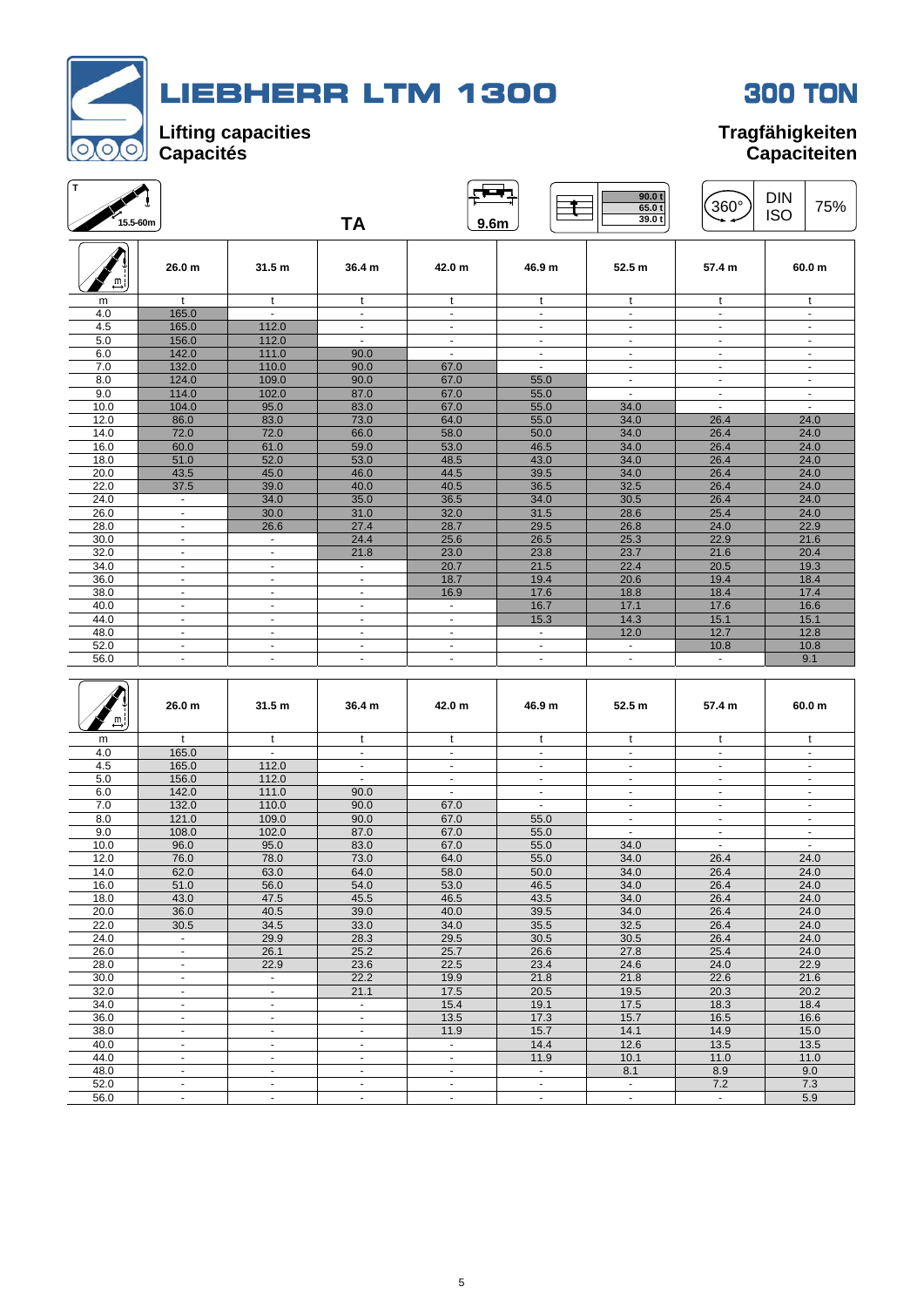



**TF + TAF** 

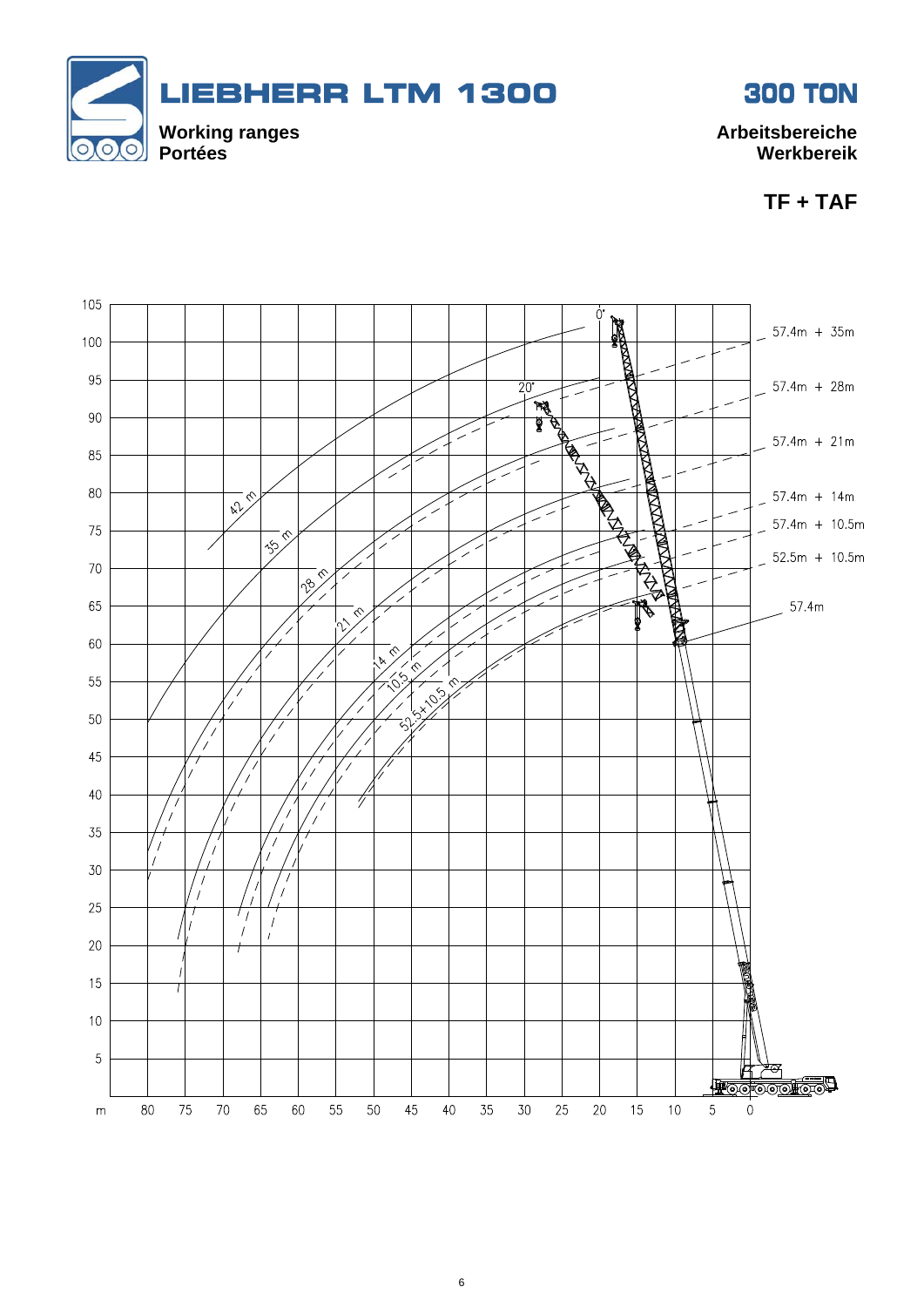



| T_F                          | 10.5-42m<br>57.4m |                   | <b>TF</b>      | 9.6 <sub>m</sub>  | 90.0 t<br>65.0t<br>39.0t | $360^\circ$    | <b>DIN</b><br>75%<br><b>ISO</b> |
|------------------------------|-------------------|-------------------|----------------|-------------------|--------------------------|----------------|---------------------------------|
|                              |                   |                   |                | 57.4 m            |                          |                |                                 |
|                              | 10.5 <sub>m</sub> | 10.5 <sub>m</sub> | 14.0 m         | 21.0 <sub>m</sub> | 28.0 m                   | 35.0 m         | 42.0m                           |
| Щ                            | $0^{\circ}$       | $0^{\circ}$       | $0^{\circ}$    | $0^{\circ}$       | $0^{\circ}$              | $0^{\circ}$    | $0^{\circ}$                     |
| m                            | t                 | t                 | t              | t                 | t                        | t              | t                               |
| 12.0                         | $25.2*$           | $\blacksquare$    | $\blacksquare$ | $\blacksquare$    | $\blacksquare$           | $\blacksquare$ | $\blacksquare$                  |
| 14.0                         | $23.2*$           | 19.7              | 17.4           | $\blacksquare$    | $\blacksquare$           | $\blacksquare$ | $\blacksquare$                  |
| 16.0                         | $21.8*$           | 18.8              | 16.5           | 12.9              | $\blacksquare$           | $\blacksquare$ | $\blacksquare$                  |
| 18.0                         | $20.1*$           | 17.8              | 15.7           | 12.2              | 9.7                      | $\blacksquare$ | $\overline{\phantom{a}}$        |
| 20.0                         | $18.9*$           | 16.8              | 14.9           | 11.5              | 9.1                      | 7.2            | $\blacksquare$                  |
| 22.0                         | $17.8*$           | 16.0              | 14.1           | 10.9              | 8.7                      | 6.8            | 5.2                             |
| 24.0                         | $16.9*$           | 15.1              | 13.4           | 10.4              | 8.2                      | 6.4            | 4.9                             |
| 26.0                         | $16.0*$           | 14.2              | 12.7           | 9.8               | 7.8                      | 6.0            | 4.5                             |
| 28.0                         | $15.2*$           | 13.5              | 12.0           | 9.3               | 7.3                      | 5.6            | 4.2                             |
| 30.0                         | $14.2*$           | 12.8              | 11.3           | 8.8               | 6.9                      | 5.3            | 3.9                             |
| 32.0                         | $13.6*$           | 12.0              | 10.8           | 8.4               | 6.6                      | 5.0            | 3.6                             |
| 34.0                         | $13.2*$           | 11.4              | 10.3           | 7.9               | 6.2                      | 4.7            | 3.4                             |
| 36.0                         | $12.4*$           | 10.9              | 9.8            | 7.6               | 5.9                      | 4.4            | 3.2                             |
| 38.0                         | $11.8*$           | 10.4              | 9.3            | 7.2               | 5.6                      | 4.1            | 3.1                             |
| 40.0                         | $11.3*$           | 9.9               | 8.9            | 6.9               | 5.3                      | 3.9            | 2.9                             |
| 44.0                         | $10.2*$           | 9.0               | 8.1            | 6.2               | 4.8                      | 3.5            | 2.6                             |
| 48.0                         | $8.4*$            | 8.3               | 7.4            | 5.7               | 4.4                      | 3.1            | 2.4                             |
| 52.0                         | $6.7*$            | 7.2               | 6.8            | 5.2               | 3.9                      | 2.9            | 2.1                             |
| 56.0                         | $5.4*$            | 5.8               | 6.0            | 4.8               | 3.6                      | 2.6            | 1.9                             |
| 60.0                         | $4.2*$            | 4.6               | 4.8            | 4.4               | 3.4                      | 2.4            | 1.7                             |
| 64.0                         | $\blacksquare$    | 3.6               | 3.8            | 3.9               | 3.1                      | 2.2            | 1.6                             |
| 68.0                         | $\blacksquare$    | $\blacksquare$    | 2.9            | 3.1               | 3.0                      | 2.1            | 1.4                             |
| 72.0                         | $\blacksquare$    | $\blacksquare$    | $\blacksquare$ | 2.3               | 2.6                      | 1.9            | 1.3                             |
| 76.0                         | $\blacksquare$    | ٠                 | $\blacksquare$ | 1.7               | 1.9                      | 1.8            | ä,                              |
| 80.0                         | $\blacksquare$    | $\blacksquare$    | $\blacksquare$ | ÷.                | 1.3                      | 1.4            | $\sim$                          |
|                              |                   |                   |                | 57.4 m            |                          |                |                                 |
|                              | 10.5 <sub>m</sub> | 10.5 <sub>m</sub> | 14.0 m         | 21.0 <sub>m</sub> | 28.0 m                   | 35.0 m         | 42.0m                           |
| A<br>$\overline{\mathbb{D}}$ | $20^{\circ}$      | $20^{\circ}$      | $20^{\circ}$   | $20^{\circ}$      | $20^{\circ}$             | $20^{\circ}$   | $20^{\circ}$                    |

| $\sqrt{2}$              | 10.5 <sub>m</sub> | 10.5 <sub>m</sub> | 14.0 m         | 21.0 <sub>m</sub>        | 28.0 m         | 35.0 m                   | 42.0m                    |
|-------------------------|-------------------|-------------------|----------------|--------------------------|----------------|--------------------------|--------------------------|
| $\overline{\mathbb{L}}$ | $20^{\circ}$      | $20^{\circ}$      | $20^{\circ}$   | $20^{\circ}$             | $20^{\circ}$   | $20^{\circ}$             | $20^{\circ}$             |
| m                       | t                 | t                 |                |                          |                |                          |                          |
| 12.0                    | $\blacksquare$    | $\sim$            | $\blacksquare$ | $\sim$                   | $\sim$         | $\sim$                   | $\blacksquare$           |
| 14.0                    | $\blacksquare$    | $\sim$            | ٠              | $\sim$                   | ٠              | $\sim$                   | $\sim$                   |
| 16.0                    | $17.0*$           | 15.0              | ٠              | $\sim$                   | $\sim$         | ٠                        | $\overline{\phantom{a}}$ |
| 18.0                    | $16.0*$           | 15.0              | $\blacksquare$ | $\sim$                   | $\sim$         | ٠                        | $\sim$                   |
| 20.0                    | $15.2*$           | 14.3              | 11.9           | $\overline{\phantom{a}}$ | $\sim$         | $\overline{\phantom{a}}$ | $\overline{\phantom{a}}$ |
| 22.0                    | $14.4*$           | 13.7              | 11.3           | $\overline{\phantom{0}}$ | $\sim$         | $\sim$                   | $\sim$                   |
| 24.0                    | $13.7*$           | 13.1              | 10.8           | 8.0                      | $\sim$         | $\blacksquare$           | $\blacksquare$           |
| 26.0                    | $13.0*$           | 12.5              | 10.3           | 7.5                      | $\blacksquare$ | $\blacksquare$           | $\blacksquare$           |
| 28.0                    | $12.4*$           | 12.0              | 9.8            | 7.1                      | 5.3            | $\blacksquare$           | $\blacksquare$           |
| 30.0                    | $11.8*$           | 11.4              | 9.4            | 6.8                      | 5.0            | $\sim$                   | $\sim$                   |
| 32.0                    | $11.3*$           | 10.8              | 9.0            | 6.5                      | 4.8            | 3.5                      | $\overline{\phantom{0}}$ |
| 34.0                    | $10.9*$           | 10.3              | 8.6            | 6.2                      | 4.5            | 3.3                      | $\sim$                   |
| 36.0                    | $10.5*$           | 9.9               | 8.3            | 5.9                      | 4.3            | 3.2                      | $\overline{\phantom{a}}$ |
| 38.0                    | $10.1*$           | 9.5               | 8.0            | 5.6                      | 4.1            | 3.0                      | $\sim$                   |
| 40.0                    | $9.8*$            | 9.1               | 7.7            | 5.4                      | 3.9            | 2.9                      | $\overline{\phantom{a}}$ |
| 44.0                    | $9.2*$            | 8.4               | 7.2            | 5.0                      | 3.6            | 2.6                      | $\blacksquare$           |
| 48.0                    | $8.6*$            | 7.8               | 6.7            | 4.6                      | 3.3            | 2.5                      | $\sim$                   |
| 52.0                    | $7.2*$            | 7.2               | 6.3            | 4.4                      | 3.1            | $\sim$                   | $\sim$                   |
| 56.0                    | $5.7*$            | 6.1               | 5.9            | 4.1                      | 2.9            | $\blacksquare$           | $\overline{\phantom{0}}$ |
| 60.0                    | $4.4*$            | 4.9               | 5.1            | 3.9                      | 2.7            | ۰                        | $\overline{\phantom{a}}$ |
| 64.0                    | $\blacksquare$    | 3.8               | 4.0            | 3.7                      | 2.6            | $\overline{\phantom{a}}$ | $\overline{\phantom{a}}$ |
| 68.0                    | $\blacksquare$    | $\sim$            | 3.0            | 3.5                      | 2.5            | $\blacksquare$           | $\blacksquare$           |
| 72.0                    | $\sim$            | $\sim$            | $\blacksquare$ | 2.7                      | 2.4            | $\sim$                   | $\overline{\phantom{a}}$ |
| 76.0                    | $\sim$            | ۰                 | $\blacksquare$ | 1.8                      | 2.3            | $\blacksquare$           | $\blacksquare$           |
| 80.0                    | $\blacksquare$    | ٠                 | $\blacksquare$ | $\blacksquare$           | 1.9            | $\overline{\phantom{0}}$ | $\blacksquare$           |

\*Main boom 52.5m / Flèche principale de 52.5m / Hauptausleger 52.5m / Hoofdgiek 52.5m

With 1.6m boom extention / Avec 1.6m extension de flèche / Mit 1.6m Auslegerverlängerung / Met 1.6m giekverlengstuk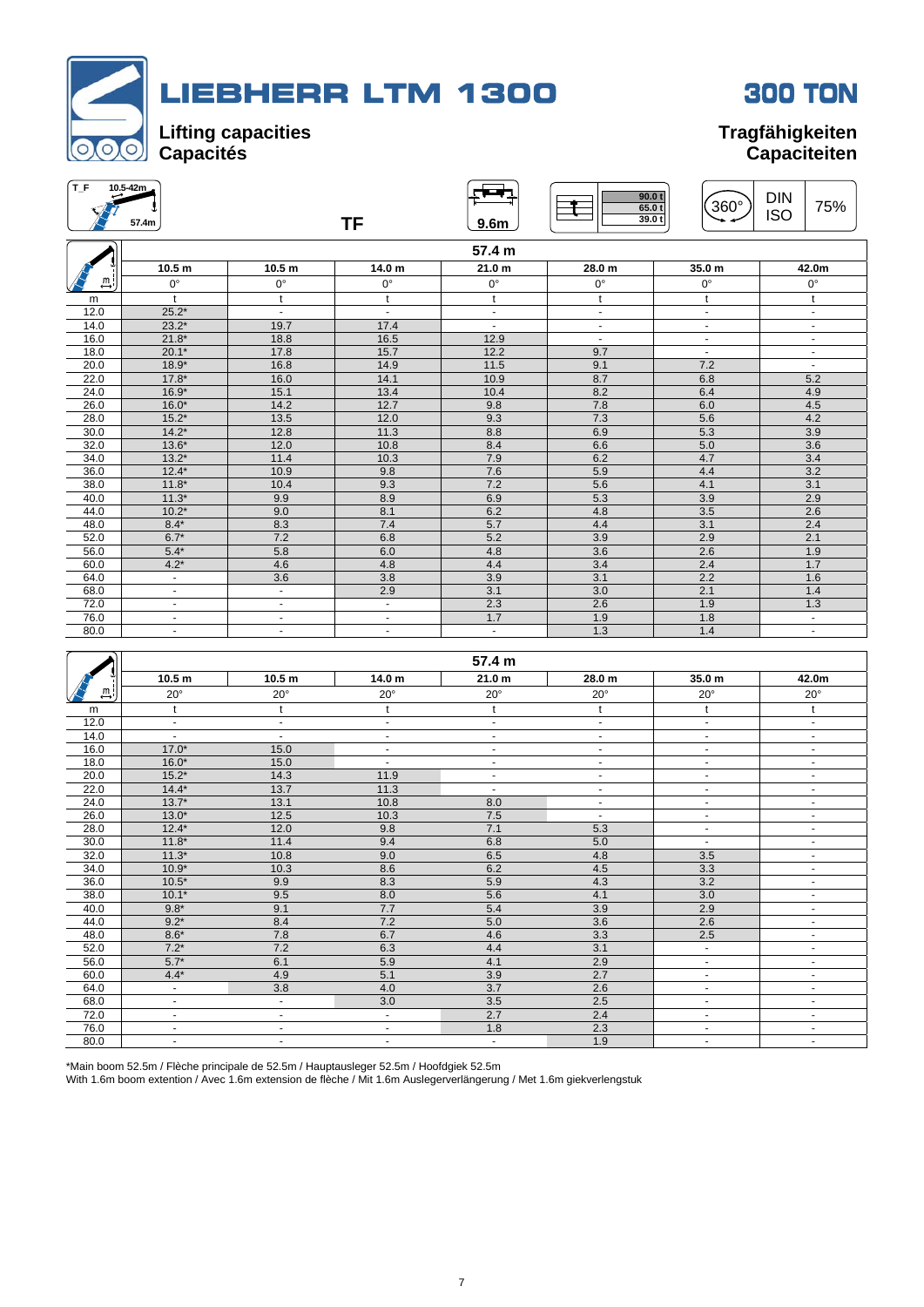

| T_F  | 10.5-42m          |                   |                |                   |                   |                             |                   |
|------|-------------------|-------------------|----------------|-------------------|-------------------|-----------------------------|-------------------|
|      |                   |                   |                |                   | 90.0 <sub>t</sub> |                             | <b>DIN</b>        |
|      |                   |                   |                |                   | 65.0t             | 360°                        | 75%<br><b>ISO</b> |
|      | 57.4m             |                   | <b>TF</b>      | 9.6 <sub>m</sub>  | 39.0 t            |                             |                   |
|      |                   |                   |                | 57.4 m            |                   |                             |                   |
|      | 10.5 <sub>m</sub> | 10.5 <sub>m</sub> | 14.0 m         | 21.0 m            | 28.0 m            | 35.0 <sub>m</sub>           | 42.0m             |
| m    | $0^{\circ}$       | $0^{\circ}$       | $0^{\circ}$    | $0^{\circ}$       | $0^{\circ}$       | $0^{\circ}$                 | 0°                |
| m    | t                 | $\mathbf{t}$      | $\mathbf{t}$   | $\mathbf{t}$      | t                 | t                           | t                 |
| 12.0 | $25.2*$           | 19.7              | 17.4           | $\omega$          | $\sim$            | $\mathcal{L}^{\mathcal{A}}$ | $\omega$          |
| 14.0 | $23.2*$           | 19.7              | 17.4           | $\mathbf{r}$      | $\mathbf{r}$      | $\omega$                    | $\blacksquare$    |
| 16.0 | $21.8*$           | 18.8              | 16.5           | 12.9              | $\mathbf{r}$      | $\omega$                    | $\blacksquare$    |
| 18.0 | $20.1*$           | 17.8              | 15.7           | 12.2              | 9.7               | $\blacksquare$              | $\blacksquare$    |
| 20.0 | $18.9*$           | 16.8              | 14.9           | 11.5              | 9.1               | 7.2                         | $\mathcal{L}$     |
| 22.0 | $17.8*$           | 16.0              | 14.1           | 10.9              | 8.7               | 6.8                         | 5.2               |
| 24.0 | $16.9*$           | 15.1              | 13.4           | 10.4              | 8.2               | 6.4                         | 4.9               |
| 26.0 | $15.5*$           | 14.2              | 12.7           | 9.8               | 7.8               | 6.0                         | 4.5               |
| 28.0 | $13.6*$           | 13.5              | 12.0           | 9.3               | 7.3               | 5.6                         | 4.2               |
| 30.0 | $12.0*$           | 12.0              | 11.3           | 8.8               | 6.9               | 6.3                         | 3.9               |
| 32.0 | $10.6*$           | 10.7              | 10.5           | 8.4               | 6.6               | 5.0                         | 3.6               |
| 34.0 | $9.4*$            | 9.5               | 9.4            | 7.9               | 6.2               | 4.7                         | 3.4               |
| 36.0 | $8.2*$            | 8.4               | 8.3            | 7.6               | 5.9               | 4.4                         | 3.2               |
| 38.0 | $7.1*$            | 7.4               | 7.4            | 7.2               | 5.6               | 4.1                         | $\overline{3.1}$  |
| 40.0 | $6.1*$            | 6.4               | 6.5            | 6.4               | 5.3               | 3.9                         | 2.9               |
| 44.0 | $4.4*$            | 4.7               | 4.8            | 4.8               | 4.8               | 3.5                         | 2.8               |
| 48.0 | $3.1*$            | 3.4               | 3.4            | 3.5               | $\overline{3.7}$  | 3.1                         | $\blacksquare$    |
| 52.0 | $2.1*$            | 2.4               | 2.4            | 2.5               | 2.7               | 2.6                         | $\sim$            |
| 54.0 | $\mathbf{r}$      | $\mathbf{r}$      | $\mathbf{r}$   | $\omega$          | 2.3               | 2.2                         | $\omega$          |
|      |                   |                   |                |                   |                   |                             |                   |
|      |                   |                   |                | 57.4 m            |                   |                             |                   |
|      | 10.5 <sub>m</sub> | 10.5 <sub>m</sub> | 14.0 m         | 21.0 <sub>m</sub> | 28.0 m            | 35.0 m                      | 42.0m             |
| m.   | $20^{\circ}$      | $20^{\circ}$      | $20^{\circ}$   | $20^{\circ}$      | $20^{\circ}$      | $20^{\circ}$                | $20^{\circ}$      |
| m    | $\mathbf{t}$      | t                 | $\mathsf{t}$   | t                 | t                 | t                           | t                 |
| 16.0 | $17.0*$           | 15.0              | $\blacksquare$ | $\mathbf{r}$      | $\mathbf{r}$      | $\omega$                    | $\omega$          |
| 18.0 | $16.0*$           | 15.0              | $\mathbf{r}$   | $\omega$          | $\omega$          | $\omega$                    | $\omega$          |
| 20.0 | $15.2*$           | 14.3              | 11.9           | $\omega$          | $\blacksquare$    | $\blacksquare$              | $\omega$          |
| 22.0 | $14.4*$           | 13.7              | 11.3           | $\omega$          | $\mathbf{r}$      | $\sim$                      | $\omega$          |
| 24.0 | $13.7*$           | 13.1              | 10.8           | 8.0               | $\sim$            | $\sim$                      | $\omega$          |
| 26.0 | $13.0*$           | 12.5              | 10.3           | 7.5               | $\blacksquare$    | $\omega$                    | $\mathbf{r}$      |
| 28.0 | $12.4*$           | 12.0              | 9.8            | 7.1               | 5.3               | $\blacksquare$              | $\blacksquare$    |
| 30.0 | $11.8*$           | 11.4              | 9.4            | 6.8               | 5.0               | $\sim$                      | $\omega$          |
| 32.0 | $11.3*$           | 10.8              | 9.0            | 6.5               | 4.8               | 3.5                         | $\blacksquare$    |
| 34.0 | $10.3*$           | 10.2              | 8.6            | 6.2               | 4.5               | 3.3                         | $\mathbf{r}$      |
| 36.0 | $9.1*$            | 9.1               | 8.3            | 5.9               | 4.3               | $\overline{3.2}$            | $\omega$          |
| 38.0 | $7.9*$            | 8.1               | 8.0            | 5.6               | 4.1               | 3.0                         | $\sim$            |
| 40.0 | $6.9*$            | 7.1               | 7.3            | 5.4               | $\overline{3.9}$  | 2.9                         | $\omega$          |
| 44.0 | $5.1*$            | 5.3               | 5.5            | 5.0               | 3.6               | 2.6                         | $\omega$          |
| 48.0 | $3.6*$            | 3.8               | 4.0            | 4.6               | $\overline{3.3}$  | 2.5                         | $\blacksquare$    |

52.0 2.5\* | 2.7 | 2.9 | 3.3 | 3.1 | - | -56.0 **- | - | 2.0 | 2.4 | 2.8 | - |** -58.0 - - - - 2.3 - -

\*Main boom 52.5m / Flèche principale de 52.5m / Hauptausleger 52.5m / Hoofdgiek 52.5m

With 1.6m boom extention / Avec 1.6m extension de flèche / Mit 1.6m Auslegerverlängerung / Met 1.6m giekverlengstuk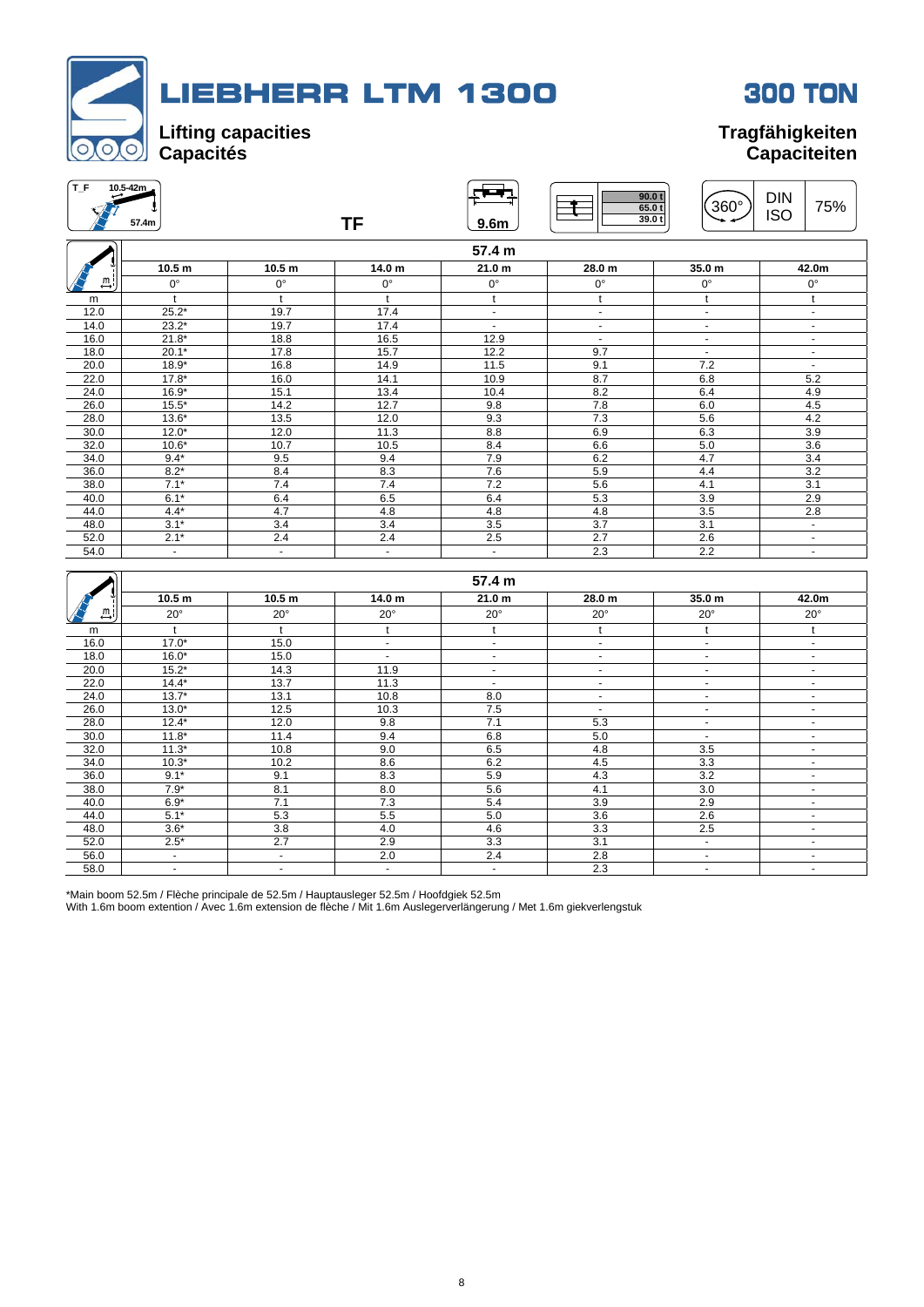



| <b>TAF</b>                  | 10.5-42m<br>57.4m        |                   | <b>TAF</b>               | 9.6 <sub>m</sub>         | 90.0 t<br>65.0t<br>39.0t | $360^\circ$    | <b>DIN</b><br>75%<br><b>ISO</b> |
|-----------------------------|--------------------------|-------------------|--------------------------|--------------------------|--------------------------|----------------|---------------------------------|
|                             |                          |                   |                          | 57.4 m                   |                          |                |                                 |
|                             | 10.5 <sub>m</sub>        | 10.5 <sub>m</sub> | 14.0 m                   | 21.0 <sub>m</sub>        | 28.0 m                   | 35.0 m         | 42.0m                           |
| $\stackrel{m}{\rightarrow}$ | $0^{\circ}$              | $0^{\circ}$       | $0^{\circ}$              | $0^{\circ}$              | $0^{\circ}$              | $0^{\circ}$    | $0^{\circ}$                     |
| m                           | $\ddagger$               | t                 | $^{\dagger}$             | $^{\dagger}$             | $\ddagger$               | t              | $\mathbf{t}$                    |
| 12.0                        | $20.8*$                  | 13.5              | 11.6                     | $\blacksquare$           | $\sim$                   | $\sim$         | $\sim$                          |
| 14.0                        | $20.8*$                  | 13.5              | 11.6                     | $\sim$                   | $\blacksquare$           | $\blacksquare$ | $\blacksquare$                  |
| 16.0                        | $20.8*$                  | 13.5              | 11.6                     | 8.3                      | $\sim$                   | $\blacksquare$ | $\blacksquare$                  |
| 18.0                        | $20.8*$                  | 13.5              | 11.6                     | 8.3                      | 6.5                      | $\blacksquare$ | $\blacksquare$                  |
| 20.0                        | $20.7*$                  | 13.5              | 11.6                     | 8.3                      | 6.5                      | 5.1            | $\blacksquare$                  |
| 22.0                        | $19.4*$                  | 13.5              | 11.6                     | 8.3                      | 6.5                      | 5.1            | $\sim$                          |
| 24.0                        | $18.4*$                  | 13.5              | 11.6                     | 8.3                      | 6.5                      | 5.1            | $\blacksquare$                  |
| 26.0                        | $17.5*$                  | 13.5              | 11.6                     | 8.3                      | 6.5                      | 5.1            | $\blacksquare$                  |
| 28.0                        | $16.6*$                  | 13.5              | 11.6                     | 8.3                      | 6.5                      | 5.1            | $\blacksquare$                  |
| 30.0                        | $15.8*$                  | 13.5              | 11.6                     | 8.3                      | 6.5                      | 5.1            | $\blacksquare$                  |
| 32.0                        | $15.1*$                  | 13.4              | 11.6                     | 8.3                      | 6.5                      | 5.1            | $\blacksquare$                  |
| 34.0                        | $14.4*$                  | 12.9              | 11.2                     | 8.3                      | 6.5                      | 5.1            | $\blacksquare$                  |
| 36.0                        | $13.7*$                  | 12.3              | 10.8                     | 8.3                      | 6.5                      | 4.9            | $\blacksquare$                  |
| 38.0                        | $13.2*$                  | 11.7              | 10.4                     | 8.0                      | 6.2                      | 4.7            | $\blacksquare$                  |
| 40.0                        | $12.7*$                  | 11.2              | 9.9                      | 7.7                      | 5.9                      | 4.4            | $\blacksquare$                  |
| 44.0                        | $11.6*$                  | 10.4              | 9.1                      | 7.1                      | 5.4                      | 4.0            | $\blacksquare$                  |
| 48.0                        | $10.9*$                  | 9.6               | 8.5                      | 6.5                      | 4.9                      | 3.6            | $\blacksquare$                  |
| 52.0                        | $9.4*$                   | 8.8               | 7.8                      | 6.0                      | 4.5                      | 3.3            | $\blacksquare$                  |
| 56.0                        | $7.9*$                   | 8.1               | 7.2                      | 5.6                      | 4.1                      | 3.0            | $\blacksquare$                  |
| 60.0                        | $6.4*$                   | 6.9               | 6.7                      | 5.2                      | 3.7                      | 2.8            | $\blacksquare$                  |
| 64.0                        | $\blacksquare$           | 5.6               | 5.7                      | 4.9                      | 3.5                      | 2.6            | $\blacksquare$                  |
| 68.0                        | $\overline{\phantom{a}}$ | $\blacksquare$    | 4.5                      | 4.5                      | 3.3                      | 2.4            | $\blacksquare$                  |
| 72.0                        | $\blacksquare$           | $\blacksquare$    | $\blacksquare$           | 3.6                      | 3.1                      | 2.2            | $\blacksquare$                  |
| 76.0                        | $\blacksquare$           | ٠                 | $\blacksquare$           | 2.9                      | 3.0                      | 2.1            | $\overline{\phantom{a}}$        |
| 80.0                        | $\blacksquare$           | $\blacksquare$    | $\blacksquare$           | $\blacksquare$           | 2.6                      | 2.0            | $\blacksquare$                  |
| 84.0                        | ٠                        | ٠                 | $\overline{\phantom{a}}$ | $\overline{\phantom{a}}$ | 2.0                      | 1.8            | $\overline{\phantom{a}}$        |
| 88.0                        | ٠                        | ٠                 | ٠                        | $\blacksquare$           | $\sim$                   | 1.5            | $\blacksquare$                  |

|               |                   |                   |                | 57.4 m            |                |                |                          |
|---------------|-------------------|-------------------|----------------|-------------------|----------------|----------------|--------------------------|
|               | 10.5 <sub>m</sub> | 10.5 <sub>m</sub> | 14.0 m         | 21.0 <sub>m</sub> | 28.0 m         | 35.0 m         | 42.0m                    |
| . <u>m</u> .l | $0^{\circ}$       | $0^{\circ}$       | $0^{\circ}$    | $0^{\circ}$       | $0^{\circ}$    | $0^{\circ}$    | $0^{\circ}$              |
| m             |                   | t                 |                | t                 | t              |                | t                        |
| 12.0          | $20.8*$           | 13.5              | 11.6           | $\blacksquare$    | $\blacksquare$ | $\sim$         | $\blacksquare$           |
| 14.0          | $20.8*$           | 13.5              | 11.6           | $\sim$            | $\sim$         | ٠              | $\blacksquare$           |
| 16.0          | $20.8*$           | 13.5              | 11.6           | 8.3               | $\blacksquare$ | $\blacksquare$ | $\blacksquare$           |
| 18.0          | $20.8*$           | 13.5              | 11.6           | 8.3               | 6.5            | $\blacksquare$ | ٠                        |
| 20.0          | $20.7*$           | 13.5              | 11.6           | 8.3               | 6.5            | 5.1            | $\blacksquare$           |
| 22.0          | $19.4*$           | 13.5              | 11.6           | 8.3               | 6.5            | 5.1            | ٠                        |
| 24.0          | $18.4*$           | 13.5              | 11.6           | 8.3               | 6.5            | 5.1            | ٠                        |
| 26.0          | $17.5*$           | 13.5              | 11.6           | 8.3               | 6.5            | 5.1            | $\blacksquare$           |
| 28.0          | $16.6*$           | 13.5              | 11.6           | 8.3               | 6.5            | 5.1            | $\blacksquare$           |
| 30.0          | $15.8*$           | 13.5              | 11.6           | 8.3               | 6.5            | 5.1            | $\overline{\phantom{a}}$ |
| 32.0          | $15.1*$           | 13.4              | 11.6           | 8.3               | 6.5            | 5.1            | $\blacksquare$           |
| 34.0          | $14.4*$           | 12.9              | 11.2           | 8.3               | 6.5            | 5.1            | $\blacksquare$           |
| 36.0          | $13.7*$           | 12.3              | 10.8           | 8.3               | 6.5            | 4.9            | $\overline{\phantom{a}}$ |
| 38.0          | $13.2*$           | 11.7              | 10.4           | 8.0               | 6.2            | 4.7            | ٠                        |
| 40.0          | $12.7*$           | 11.2              | 9.9            | 7.7               | 5.9            | 4.4            | $\sim$                   |
| 44.0          | $10.2*$           | 10.4              | 9.1            | 7.1               | 5.4            | 4.0            | $\blacksquare$           |
| 48.0          | $8.1*$            | 8.7               | 8.5            | 6.5               | 4.9            | 3.6            | ٠                        |
| 52.0          | $6.4*$            | 7.0               | 7.2            | 6.0               | 4.5            | 3.3            | $\overline{\phantom{a}}$ |
| 56.0          | $5.0*$            | 5.5               | 5.7            | 5.6               | 4.1            | 3.0            | $\sim$                   |
| 60.0          | $3.8*$            | 4.3               | 4.9            | 4.7               | 3.7            | 2.8            | $\sim$                   |
| 64.0          | $\blacksquare$    | 3.2               | 3.3            | 3.5               | 3.5            | 2.6            | $\blacksquare$           |
| 68.0          | ٠                 | $\blacksquare$    | 2.4            | 2.7               | 3.0            | 2.4            | $\blacksquare$           |
| 72.0          | ٠                 | $\blacksquare$    | $\blacksquare$ | 1.9               | 2.3            | 2.2            | $\overline{a}$           |
| 76.0          | ٠                 | $\sim$            | ٠              | 1.2               | 1.6            | 1.7            | $\blacksquare$           |

\*Main boom 52.5m / Flèche principale de 52.5m / Hauptausleger 52.5m / Hoofdgiek 52.5m

With 1.6m boom extention / Avec 1.6m extension de flèche / Mit 1.6m Auslegerverlängerung / Met 1.6m giekverlengstuk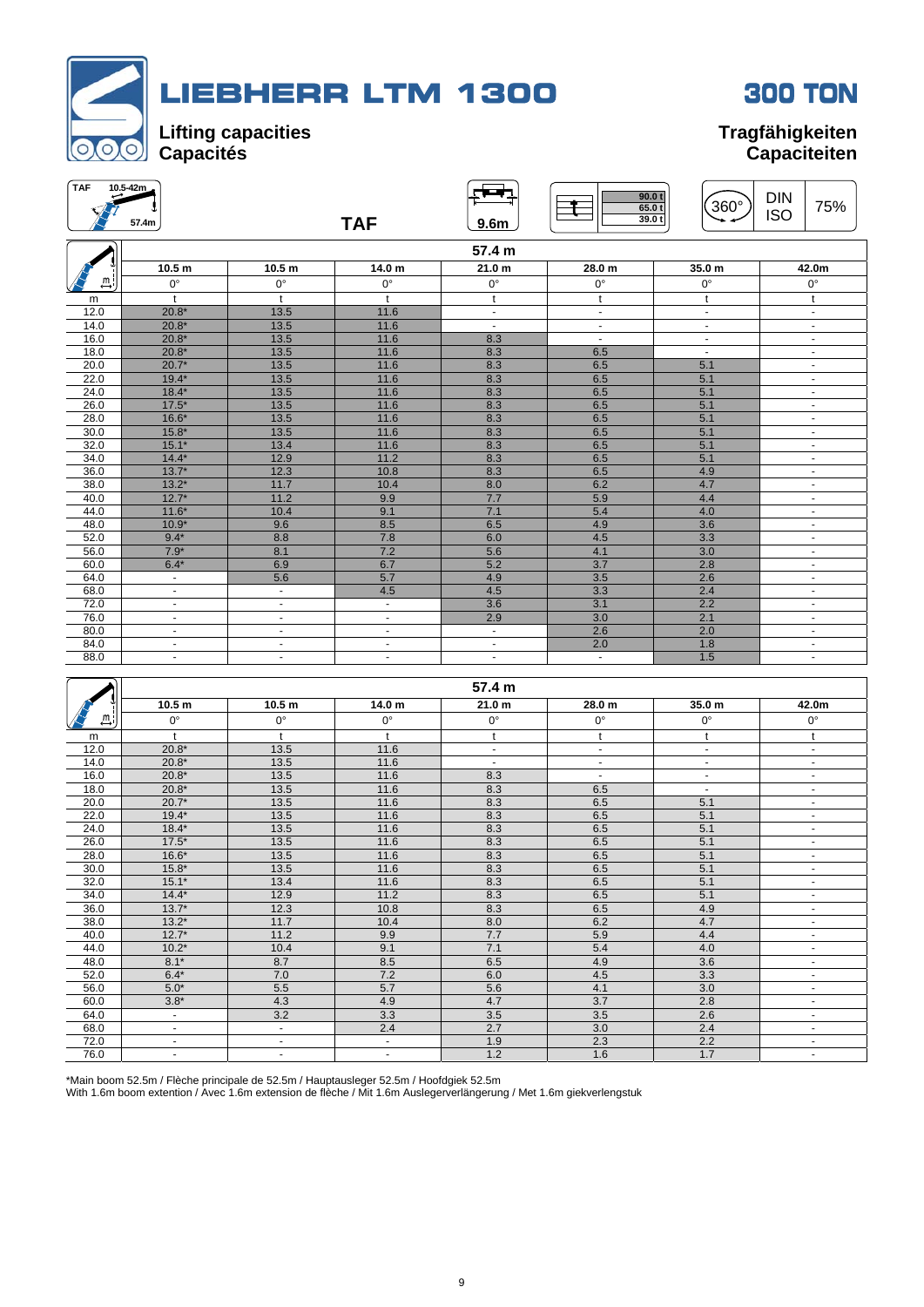

**TN 83°** 

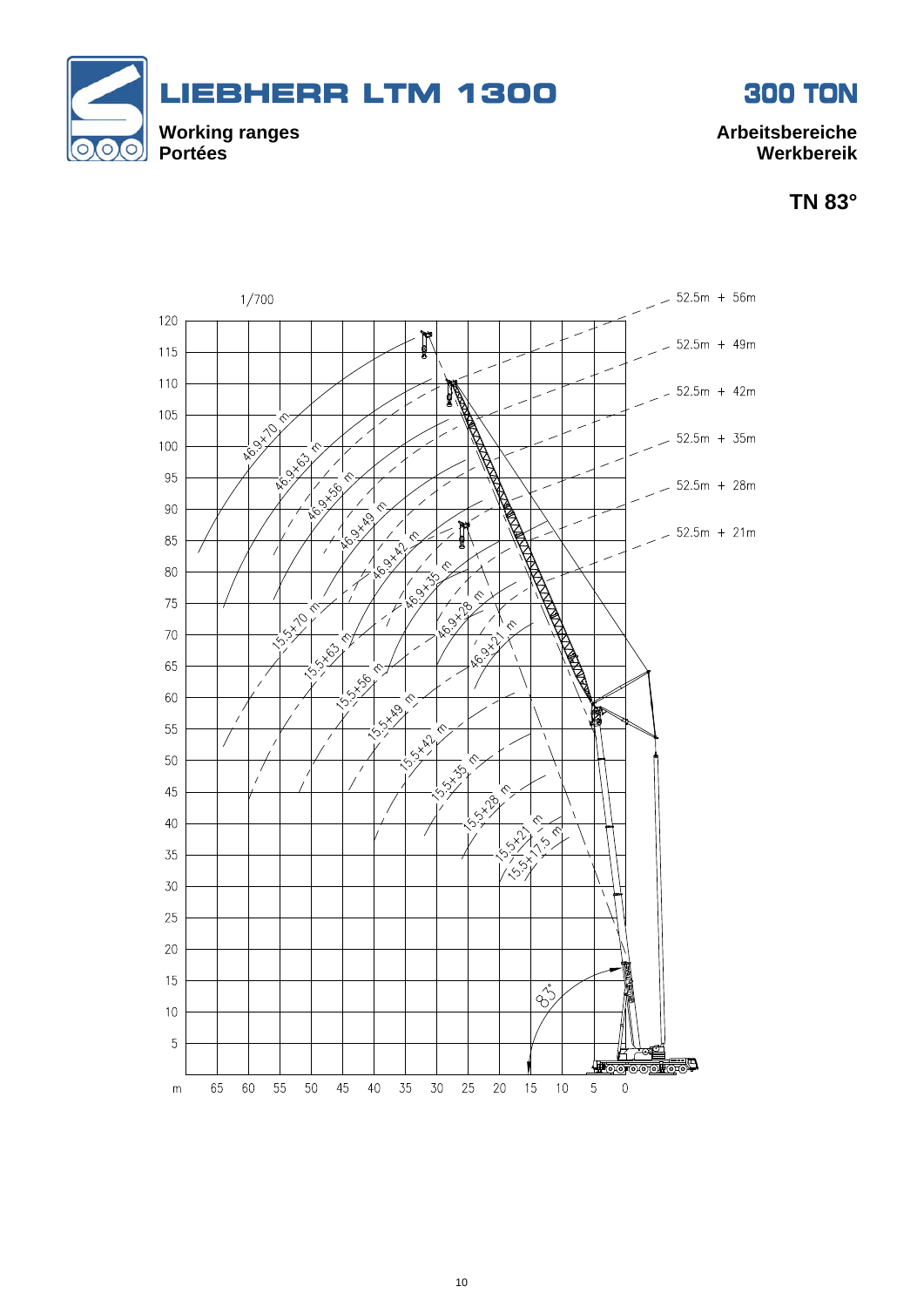



| ΤN           | 47,5-70m                                             |                                                      |                                                      |                                                      |                                            |                                            |                                            |                                            |                                            |                                            |                                                      |                                                      | 90.0 t<br>65.0 t<br>39.0 t                 |                                            | 360°                                       | <b>DIN</b><br><b>ISO</b>                             |                                            | 75%                                  |
|--------------|------------------------------------------------------|------------------------------------------------------|------------------------------------------------------|------------------------------------------------------|--------------------------------------------|--------------------------------------------|--------------------------------------------|--------------------------------------------|--------------------------------------------|--------------------------------------------|------------------------------------------------------|------------------------------------------------------|--------------------------------------------|--------------------------------------------|--------------------------------------------|------------------------------------------------------|--------------------------------------------|--------------------------------------|
| /83°         | $15.5 - 52.5m$                                       |                                                      |                                                      |                                                      |                                            |                                            | <b>TN 83°</b>                              |                                            | 9.6 <sub>m</sub>                           |                                            |                                                      |                                                      |                                            |                                            |                                            |                                                      |                                            |                                      |
|              |                                                      |                                                      |                                                      |                                                      | 15.5 m                                     |                                            |                                            |                                            |                                            |                                            |                                                      |                                                      |                                            | 26.0 m                                     |                                            |                                                      |                                            |                                      |
| щi           | 17.5                                                 | 21.0                                                 | 28.0                                                 | 35.0                                                 | 42.0                                       | 49.0                                       | 56.0                                       | 63.0                                       | 70.0                                       | 17.5                                       | 21.0                                                 | 28.0                                                 | 35.0                                       | 42.0                                       | 49.0                                       | 56.0                                                 | 63.0                                       | 70.0                                 |
| m            | m<br>t                                               | m<br>t                                               | m<br>t                                               | m<br>t                                               | m<br>t                                     | m<br>t                                     | m<br>t                                     | m<br>t                                     | m<br>t                                     | m<br>t                                     | m<br>t                                               | m<br>t                                               | m<br>t                                     | m<br>t                                     | m<br>t                                     | m<br>t                                               | m<br>t                                     | m<br>t                               |
| 8.0<br>9.0   | 72.0<br>72.0                                         | $\blacksquare$<br>$\blacksquare$                     | $\blacksquare$<br>$\sim$                             | $\blacksquare$<br>$\blacksquare$                     | $\overline{\phantom{a}}$<br>$\blacksquare$ | $\blacksquare$<br>$\blacksquare$           | $\blacksquare$<br>$\overline{\phantom{a}}$ | $\blacksquare$<br>$\overline{\phantom{a}}$ | $\blacksquare$<br>$\blacksquare$           | $\blacksquare$<br>$\blacksquare$           | $\blacksquare$<br>$\blacksquare$                     | $\blacksquare$<br>$\blacksquare$                     | $\blacksquare$<br>$\overline{\phantom{a}}$ | $\blacksquare$<br>÷,                       | $\blacksquare$<br>÷,                       | $\overline{\phantom{a}}$<br>$\overline{\phantom{a}}$ | $\overline{\phantom{a}}$<br>$\blacksquare$ | $\blacksquare$<br>$\blacksquare$     |
| 10.0         | 72.0                                                 | 62.0                                                 | ÷,                                                   | $\overline{\phantom{a}}$                             | ÷,                                         | ÷,                                         | $\overline{\phantom{a}}$                   | $\overline{a}$                             |                                            | ÷,                                         | 43.0                                                 | $\overline{a}$                                       | $\blacksquare$                             | ÷,                                         |                                            |                                                      |                                            |                                      |
| 12.0<br>14.0 | 71.0<br>66.0                                         | 62.0<br>61.0                                         | 48.5<br>48.0                                         | $\blacksquare$<br>35.0                               | $\mathbf{r}$<br>$\sim$                     | $\mathbf{r}$<br>$\sim$                     | $\sim$<br>$\sim$                           | $\blacksquare$<br>$\blacksquare$           | $\blacksquare$<br>$\sim$                   | $\blacksquare$<br>$\sim$                   | 42.5<br>42.5                                         | 34.5<br>34.0                                         | $\blacksquare$<br>25.8                     | $\mathbf{r}$<br>$\blacksquare$             | $\blacksquare$<br>$\blacksquare$           | $\overline{a}$<br>$\sim$                             | $\overline{a}$<br>$\blacksquare$           | $\blacksquare$<br>$\mathbf{r}$       |
| 16.0         | 58.0                                                 | 57.0                                                 | 48.0                                                 | 35.0                                                 | 27.8                                       | $\blacksquare$                             | $\sim$                                     | $\sim$                                     | $\sim$                                     | $\sim$                                     | 42.0                                                 | 34.0                                                 | 25.6                                       | $\omega$                                   | $\blacksquare$                             | $\sim$                                               | $\blacksquare$                             | $\sim$                               |
| 18.0<br>20.0 | $\overline{\phantom{a}}$<br>$\blacksquare$           | 51.0<br>43.5                                         | 47.5<br>43.5                                         | 34.5<br>34.5                                         | 27.5<br>27.2                               | 20.4<br>20.1                               | $\overline{\phantom{a}}$<br>15.9           | $\overline{\phantom{a}}$<br>$\blacksquare$ | $\blacksquare$<br>$\overline{\phantom{a}}$ | $\blacksquare$<br>$\overline{\phantom{a}}$ | 41.5<br>41.0                                         | 33.5<br>33.5                                         | 25.4<br>25.3                               | 20.6<br>20.4                               | $\overline{\phantom{a}}$<br>15.5           | ٠<br>$\blacksquare$                                  | $\blacksquare$<br>$\overline{\phantom{a}}$ | $\blacksquare$<br>$\sim$             |
| 22.0         | $\overline{\phantom{a}}$                             | $\blacksquare$                                       | 39.5                                                 | 34.0                                                 | 26.9                                       | 19.8                                       | 15.7                                       | $\blacksquare$                             | $\blacksquare$                             | $\blacksquare$                             | 40.0                                                 | 33.0                                                 | 25.2                                       | 20.3                                       | 15.4                                       | 12.0                                                 | $\overline{\phantom{a}}$                   | $\blacksquare$                       |
| 24.0<br>26.0 | $\overline{a}$<br>$\omega$                           | $\overline{\phantom{a}}$<br>$\mathbf{r}$             | 36.5<br>30.5                                         | 34.0<br>32.5                                         | 26.6<br>26.3                               | 19.6<br>19.3                               | 15.5<br>15.2                               | 12.5<br>12.3                               | 9.4                                        | $\overline{a}$<br>$\overline{\phantom{a}}$ | $\blacksquare$                                       | 33.0<br>32.5                                         | 25.0<br>24.8                               | 20.2<br>20.0                               | 15.3<br>15.2                               | 11.9<br>11.8                                         | 9.6                                        | $\sim$                               |
| 28.0         | $\sim$                                               | $\blacksquare$                                       | $\blacksquare$                                       | 30.5                                                 | 26.0                                       | 19.1                                       | 15.0                                       | 12.1                                       | 9.3                                        | $\blacksquare$                             | $\overline{\phantom{a}}$                             | 29.6                                                 | 24.7                                       | 19.9                                       | 15.1                                       | 11.7                                                 | 9.6                                        | 7.2                                  |
| 30.0<br>32.0 | $\overline{\phantom{a}}$<br>$\overline{\phantom{a}}$ | $\overline{\phantom{a}}$<br>$\blacksquare$           | $\blacksquare$<br>$\overline{\phantom{a}}$           | 28.2<br>24.9                                         | 25.7<br>25.2                               | 18.8<br>18.6                               | 14.8<br>14.6                               | 12.0<br>11.8                               | 9.2<br>9.1                                 | $\blacksquare$<br>$\blacksquare$           | $\overline{\phantom{a}}$<br>$\blacksquare$           | $\overline{\phantom{a}}$<br>$\overline{\phantom{a}}$ | 24.5<br>24.4                               | 19.7<br>19.6                               | 15.0<br>14.8                               | 11.6<br>11.5                                         | 9.5<br>9.4                                 | 7.2<br>7.1                           |
| 34.0         | $\overline{\phantom{a}}$                             | $\blacksquare$                                       | $\blacksquare$                                       | $\blacksquare$                                       | 24.2                                       | 18.3                                       | 14.4                                       | 11.7                                       | 9.0                                        | $\blacksquare$                             | $\blacksquare$                                       | $\blacksquare$                                       | 24.2                                       | 19.5                                       | 14.7                                       | 11.4                                                 | 9.4                                        | 7.0                                  |
| 36.0<br>38.0 | $\blacksquare$<br>$\sim$                             | $\overline{\phantom{a}}$<br>$\sim$                   | $\blacksquare$<br>$\blacksquare$                     | $\overline{\phantom{a}}$<br>$\blacksquare$           | 22.5<br>20.5                               | 18.0<br>17.8                               | 14.2<br>13.9                               | 11.5<br>11.4                               | 8.8<br>8.7                                 | $\blacksquare$<br>$\mathbf{r}$             | $\overline{\phantom{a}}$<br>$\sim$                   | $\overline{\phantom{a}}$<br>$\overline{\phantom{a}}$ | $\overline{\phantom{a}}$<br>$\blacksquare$ | 19.3<br>19.2                               | 14.6<br>14.5                               | 11.3<br>11.2                                         | 9.3<br>9.2                                 | 7.0<br>6.9                           |
| 40.0         | $\sim$                                               | $\mathbf{r}$                                         | $\blacksquare$                                       | $\blacksquare$                                       | 17.6                                       | 17.5                                       | 13.7                                       | 11.2                                       | 8.6                                        | $\omega$                                   | $\blacksquare$                                       | $\blacksquare$                                       | $\blacksquare$                             | 19.1                                       | 14.4                                       | 11.1                                                 | 9.1                                        | 6.8                                  |
| 44.0<br>48.0 | $\sim$<br>$\overline{\phantom{a}}$                   | $\blacksquare$<br>$\overline{\phantom{a}}$           | $\sim$<br>$\blacksquare$                             | $\overline{\phantom{a}}$<br>$\overline{\phantom{a}}$ | $\blacksquare$<br>$\blacksquare$           | 17.0<br>$\blacksquare$                     | 13.3<br>12.8                               | 10.9<br>10.5                               | 8.4<br>8.1                                 | $\overline{\phantom{a}}$<br>$\blacksquare$ | $\overline{\phantom{a}}$<br>$\overline{\phantom{a}}$ | $\overline{\phantom{a}}$<br>$\overline{\phantom{a}}$ | $\sim$<br>$\overline{\phantom{a}}$         | $\blacksquare$<br>$\blacksquare$           | 14.2<br>14.0                               | 11.0<br>10.9                                         | 9.0<br>8.9                                 | 6.7<br>6.6                           |
| 52.0         | $\blacksquare$                                       | $\blacksquare$                                       | $\blacksquare$                                       | $\blacksquare$                                       | $\blacksquare$                             | $\sim$                                     | 12.4                                       | 10.2                                       | 7.9                                        | $\blacksquare$                             | $\overline{\phantom{a}}$                             | ٠                                                    | $\blacksquare$                             | $\sim$                                     | $\blacksquare$                             | 10.8                                                 | 8.8                                        | 6.5                                  |
| 56.0<br>60.0 | $\sim$                                               | $\overline{\phantom{a}}$<br>$\overline{\phantom{a}}$ | $\sim$                                               | $\blacksquare$                                       | $\sim$<br>$\overline{a}$                   | $\blacksquare$<br>$\overline{\phantom{a}}$ | $\blacksquare$<br>$\overline{\phantom{a}}$ | 9.8<br>9.5                                 | 7.7<br>7.4                                 | $\overline{\phantom{a}}$<br>÷,             | $\blacksquare$<br>$\overline{\phantom{a}}$           | $\blacksquare$<br>$\overline{\phantom{0}}$           | $\sim$<br>$\overline{\phantom{a}}$         | $\sim$<br>$\overline{a}$                   | $\blacksquare$                             | $\blacksquare$                                       | 8.7<br>8.6                                 | 6.4<br>6.2                           |
| 64.0         | $\sim$                                               | $\sim$                                               | $\sim$                                               | ÷                                                    | $\overline{a}$                             | $\mathbf{r}$                               | $\blacksquare$                             | $\blacksquare$                             | 7.2                                        | $\blacksquare$                             | $\blacksquare$                                       | ÷.                                                   | $\blacksquare$                             | ÷.                                         | $\blacksquare$                             | ÷.                                                   | $\sim$                                     | 6.1                                  |
| 68.0         | $\sim$                                               | $\blacksquare$                                       | $\mathbf{r}$                                         | $\blacksquare$                                       | $\blacksquare$<br>36.4 m                   | $\blacksquare$                             | $\sim$                                     | $\blacksquare$                             | $\sim$                                     | $\omega$                                   | $\blacksquare$                                       | $\blacksquare$                                       | $\blacksquare$                             | 46.9 m                                     | $\mathbf{r}$                               | $\overline{a}$                                       | $\overline{a}$                             | 6.0                                  |
| m            | t                                                    | t                                                    | t                                                    | t                                                    | t                                          | t                                          | t                                          | t                                          | t                                          | t                                          | t                                                    | t                                                    | t                                          | t                                          | t                                          | t                                                    | t                                          | t                                    |
| 12.0         | $\sim$                                               | 28.0                                                 | $\blacksquare$                                       | $\blacksquare$                                       | $\sim$                                     | $\sim$                                     | $\blacksquare$                             | $\blacksquare$                             | $\sim$                                     | $\sim$                                     | $\mathbf{r}$                                         | $\blacksquare$                                       | $\blacksquare$                             | $\sim$                                     | $\blacksquare$                             | $\sim$                                               | $\blacksquare$                             | $\sim$                               |
| 14.0<br>16.0 | $\overline{\phantom{a}}$                             | 27.6<br>27.2                                         | 22.5<br>22.2                                         | $\frac{1}{2}$<br>$\overline{\phantom{a}}$            | $\blacksquare$<br>÷,                       | $\blacksquare$<br>$\overline{a}$           | $\blacksquare$                             | $\blacksquare$<br>$\overline{a}$           | $\overline{\phantom{a}}$                   | $\blacksquare$<br>÷,                       | 17.5<br>17.3                                         | $\frac{1}{2}$<br>14.0                                | $\blacksquare$<br>$\overline{\phantom{a}}$ | $\blacksquare$<br>÷,                       | $\blacksquare$                             | $\overline{\phantom{a}}$                             | $\blacksquare$                             | $\blacksquare$                       |
| 18.0         | $\sim$                                               | 26.8                                                 | 22.0                                                 | 17.0                                                 | $\mathbf{r}$                               | $\mathbf{r}$                               | $\overline{a}$                             | $\blacksquare$                             | $\overline{a}$                             | $\sim$                                     | 17.1                                                 | 13.8                                                 | $\sim$                                     | $\mathbf{r}$                               | $\overline{a}$                             | $\overline{a}$                                       | $\overline{a}$                             | ÷.                                   |
| 20.0<br>22.0 | $\blacksquare$<br>$\blacksquare$                     | 26.4<br>26.0                                         | 21.7<br>21.5                                         | 16.8<br>16.6                                         | 13.7<br>13.0                               | $\blacksquare$<br>10.5                     | $\sim$<br>$\blacksquare$                   | $\sim$<br>÷,                               | $\tilde{\phantom{a}}$<br>$\blacksquare$    | $\blacksquare$<br>÷,                       | 16.9<br>16.7                                         | 13.7<br>13.5                                         | 10.5<br>10.4                               | $\omega$<br>8.5                            | $\blacksquare$<br>$\blacksquare$           | $\blacksquare$<br>$\overline{\phantom{a}}$           | $\blacksquare$                             | $\omega$<br>$\overline{\phantom{a}}$ |
| 24.0         | $\blacksquare$                                       | $\blacksquare$                                       | 21.2                                                 | 16.4                                                 | 13.4                                       | 10.4                                       | 8.2                                        | $\blacksquare$                             | $\blacksquare$                             | $\blacksquare$                             | 16.5                                                 | 13.4                                                 | 10.3                                       | 8.4                                        | 6.7                                        | $\blacksquare$                                       | $\overline{\phantom{a}}$                   | $\sim$                               |
| 26.0<br>28.0 | $\sim$<br>$\overline{\phantom{a}}$                   | $\overline{\phantom{a}}$<br>$\blacksquare$           | 21.0<br>20.8                                         | 16.2<br>16.0                                         | 13.2<br>13.1                               | 10.2<br>10.1                               | 8.1<br>8.0                                 | $\sim$<br>6.4                              | $\blacksquare$<br>$\blacksquare$           | $\overline{\phantom{a}}$<br>$\blacksquare$ | $\blacksquare$<br>$\blacksquare$                     | 13.2<br>13.1                                         | 10.2<br>10.1                               | 8.3<br>8.2                                 | 6.4<br>6.3                                 | 4.7<br>4.7                                           | $\sim$<br>3.5                              | $\sim$<br>$\blacksquare$             |
| 30.0         |                                                      |                                                      | $\blacksquare$                                       | 15.9                                                 | 13.0                                       | 10.0                                       | 8.0                                        | 6.3                                        | 4.7                                        | ÷,                                         | ä,                                                   | 13.0                                                 | 10.0                                       | 8.1                                        | 6.2                                        | 4.6                                                  | 3.5                                        |                                      |
| 32.0<br>34.0 | $\sim$<br>$\sim$                                     | $\blacksquare$<br>$\mathbf{r}$                       | $\blacksquare$<br>$\blacksquare$                     | 15.7<br>15.6                                         | 12.8<br>12.7                               | 9.9<br>9.8                                 | 7.9<br>7.8                                 | 6.2<br>6.1                                 | 4.6<br>4.6                                 | $\sim$<br>$\blacksquare$                   | $\blacksquare$<br>$\blacksquare$                     | $\blacksquare$<br>$\blacksquare$                     | 9.8<br>9.7                                 | 8.0<br>7.9                                 | 6.1<br>6.0                                 | 4.6<br>4.5                                           | 3.5<br>3.4                                 | 2.4<br>2.4                           |
| 36.0         | $\overline{\phantom{a}}$                             |                                                      | $\blacksquare$                                       | 15.5                                                 | 12.5                                       | 9.7                                        | 7.8                                        | 6.1                                        | 4.5                                        | $\blacksquare$                             | $\overline{\phantom{a}}$                             | $\overline{\phantom{a}}$                             | 9.6                                        | 7.8                                        | 5.9                                        | 4.5                                                  | 3.4                                        | 2.3                                  |
| 38.0<br>40.0 | $\blacksquare$                                       | $\blacksquare$<br>$\overline{\phantom{a}}$           | $\blacksquare$<br>$\blacksquare$                     | $\blacksquare$<br>$\overline{\phantom{a}}$           | 12.4<br>12.2                               | 9.6<br>9.5                                 | 7.7<br>7.6                                 | 6.0<br>5.9                                 | 4.4<br>4.4                                 | $\blacksquare$<br>÷,                       | $\blacksquare$<br>$\sim$                             | $\overline{\phantom{a}}$<br>$\frac{1}{2}$            | 9.5<br>$\overline{\phantom{a}}$            | 7.7<br>7.6                                 | 5.8<br>5.7                                 | 4.4<br>4.3                                           | 3.3<br>3.3                                 | 2.3<br>2.2                           |
| 44.0         |                                                      |                                                      |                                                      |                                                      | $\overline{\phantom{a}}$                   | 9.2                                        | 7.4                                        | 5.8                                        | 4.3                                        |                                            |                                                      | $\overline{\phantom{a}}$                             | $\overline{\phantom{a}}$                   | 7.5                                        | 5.6                                        | 4.2                                                  | 3.2                                        | 2.1                                  |
| 48.0<br>52.0 | $\blacksquare$<br>$\overline{\phantom{a}}$           | $\blacksquare$<br>$\blacksquare$                     | $\blacksquare$<br>$\sim$                             | $\blacksquare$<br>$\overline{\phantom{a}}$           | $\overline{\phantom{a}}$<br>$\blacksquare$ | 9.0<br>$\blacksquare$                      | 7.3<br>7.2                                 | 5.6<br>5.5                                 | 4.1<br>4.0                                 | $\blacksquare$<br>$\mathbf{r}$             | $\overline{\phantom{a}}$<br>$\overline{\phantom{a}}$ | $\overline{\phantom{a}}$<br>$\overline{\phantom{a}}$ | $\overline{\phantom{a}}$<br>$\blacksquare$ | $\blacksquare$<br>$\blacksquare$           | 5.5<br>$\blacksquare$                      | 4.1<br>4.0                                           | 3.1<br>3.0                                 | 2.0<br>1.9                           |
| 56.0         | $\blacksquare$                                       | $\blacksquare$                                       | $\blacksquare$                                       | $\overline{\phantom{a}}$                             | $\blacksquare$                             | $\blacksquare$                             | 7.0                                        | 5.3                                        | 3.9                                        | $\blacksquare$                             | $\overline{\phantom{a}}$                             | $\overline{\phantom{a}}$                             | $\blacksquare$                             | $\blacksquare$                             | $\overline{\phantom{a}}$                   | 3.9                                                  | 3.0                                        | 1.8                                  |
| 60.0<br>64.0 | $\blacksquare$                                       | $\sim$                                               | $\blacksquare$                                       | $\overline{\phantom{a}}$<br>$\blacksquare$           | $\blacksquare$                             | $\blacksquare$<br>$\sim$                   | $\blacksquare$<br>$\sim$                   | 5.2<br>$\sim$                              | 3.8<br>3.6                                 | $\blacksquare$<br>$\blacksquare$           | $\overline{\phantom{a}}$<br>$\blacksquare$           | $\overline{\phantom{a}}$<br>$\blacksquare$           | $\sim$                                     | $\overline{\phantom{a}}$<br>$\blacksquare$ | $\overline{\phantom{a}}$<br>$\blacksquare$ | $\blacksquare$<br>$\blacksquare$                     | 2.9<br>2.8                                 | 1.8<br>1.7                           |
| 66.0         | $\blacksquare$                                       | $\blacksquare$                                       | $\blacksquare$                                       | $\overline{\phantom{a}}$                             | $\blacksquare$                             | $\blacksquare$                             | $\blacksquare$                             | $\blacksquare$                             | 3.5                                        | $\blacksquare$                             | $\blacksquare$                                       | $\blacksquare$                                       | $\blacksquare$                             | $\blacksquare$                             | $\blacksquare$                             | $\blacksquare$                                       |                                            | 1.7                                  |
| m            | t                                                    | t                                                    | t                                                    | t                                                    | 52.5 m<br>t                                | t                                          | t                                          | t                                          | t                                          |                                            |                                                      |                                                      |                                            |                                            |                                            |                                                      |                                            |                                      |
| 14.0         | $\blacksquare$                                       | 12.5                                                 | $\blacksquare$                                       | $\blacksquare$                                       | $\blacksquare$                             | $\blacksquare$                             | $\blacksquare$                             | $\blacksquare$                             | $\blacksquare$                             |                                            |                                                      |                                                      |                                            |                                            |                                            |                                                      |                                            |                                      |
| 16.0<br>18.0 | $\blacksquare$<br>$\blacksquare$                     | 12.4<br>12.3                                         | 9.7<br>9.6                                           | $\overline{\phantom{a}}$<br>$\blacksquare$           | $\blacksquare$<br>$\blacksquare$           | $\sim$<br>$\blacksquare$                   | $\blacksquare$<br>$\blacksquare$           | $\blacksquare$<br>$\overline{\phantom{a}}$ | $\overline{\phantom{a}}$<br>$\blacksquare$ |                                            |                                                      |                                                      |                                            |                                            |                                            |                                                      |                                            |                                      |
| 20.0         | $\overline{a}$                                       | 12.2                                                 | 9.6                                                  | 7.0                                                  |                                            | $\blacksquare$                             | $\overline{\phantom{a}}$                   |                                            |                                            |                                            |                                                      |                                                      |                                            |                                            |                                            |                                                      |                                            |                                      |
| 22.0<br>24.0 | $\blacksquare$<br>$\blacksquare$                     | 12.1<br>12.0                                         | 9.5<br>9.4                                           | 6.9<br>6.9                                           | 5.2<br>5.1                                 | $\blacksquare$<br>3.5                      | $\blacksquare$<br>$\blacksquare$           | $\blacksquare$<br>$\blacksquare$           | $\blacksquare$<br>$\blacksquare$           |                                            |                                                      |                                                      |                                            |                                            |                                            |                                                      |                                            |                                      |
| 26.0         | $\overline{\phantom{a}}$                             | $\blacksquare$                                       | 9.4                                                  | 6.8                                                  | 5.1                                        | 3.5                                        | $\blacksquare$                             | $\overline{\phantom{a}}$                   | $\overline{\phantom{a}}$                   |                                            |                                                      |                                                      |                                            |                                            |                                            |                                                      |                                            |                                      |
| 28.0<br>30.0 | $\blacksquare$<br>$\blacksquare$                     | $\blacksquare$<br>$\overline{\phantom{a}}$           | 9.3<br>9.2                                           | 6.8<br>6.7                                           | 5.0<br>5.0                                 | 3.4<br>3.4                                 | 2.3<br>2.3                                 | $\blacksquare$<br>$\overline{\phantom{a}}$ | $\blacksquare$<br>$\overline{\phantom{a}}$ |                                            |                                                      |                                                      |                                            |                                            |                                            |                                                      |                                            |                                      |
| 32.0         | $\blacksquare$                                       | $\blacksquare$                                       | $\blacksquare$                                       | 6.7                                                  | 4.9                                        | 3.3                                        | 2.2                                        | $\overline{\phantom{a}}$                   | $\blacksquare$                             |                                            |                                                      |                                                      |                                            |                                            |                                            |                                                      |                                            |                                      |
| 34.0<br>36.0 | $\overline{a}$<br>$\blacksquare$                     | $\overline{\phantom{a}}$<br>$\overline{a}$           | $\overline{\phantom{a}}$<br>$\blacksquare$           | 6.6<br>6.5                                           | 4.9<br>4.8                                 | 3.3<br>3.2                                 | 2.2<br>2.2                                 | $\overline{\phantom{a}}$<br>$\blacksquare$ | $\blacksquare$                             |                                            |                                                      |                                                      |                                            |                                            |                                            |                                                      |                                            |                                      |
| 38.0         | $\blacksquare$                                       | $\blacksquare$                                       | $\blacksquare$                                       | 6.5                                                  | 4.8                                        | 3.2                                        | 2.1                                        | $\blacksquare$                             | $\blacksquare$                             |                                            |                                                      |                                                      |                                            |                                            |                                            |                                                      |                                            |                                      |
| 40.0<br>44.0 | $\overline{\phantom{a}}$<br>$\blacksquare$           | $\overline{\phantom{a}}$<br>$\blacksquare$           | $\overline{\phantom{a}}$<br>$\overline{\phantom{a}}$ | $\sim$<br>$\blacksquare$                             | 4.7<br>4.7                                 | 3.1<br>3.1                                 | 2.1<br>2.1                                 | $\blacksquare$<br>$\blacksquare$           | $\overline{a}$<br>$\overline{\phantom{a}}$ |                                            |                                                      |                                                      |                                            |                                            |                                            |                                                      |                                            |                                      |
|              |                                                      |                                                      |                                                      |                                                      |                                            |                                            |                                            |                                            |                                            |                                            |                                                      |                                                      |                                            |                                            |                                            |                                                      |                                            |                                      |

56.0 - - - - - - - 2.0 - -With 3.1m boom extension / Avec 3.1mextension de fleche / Mit 3.1m Auslegerverlängerung / Met 3.1m giekverlengstuk

48.0 - - - - - 3.0 2.0 - -52.0 - - - - - - 2.0 - -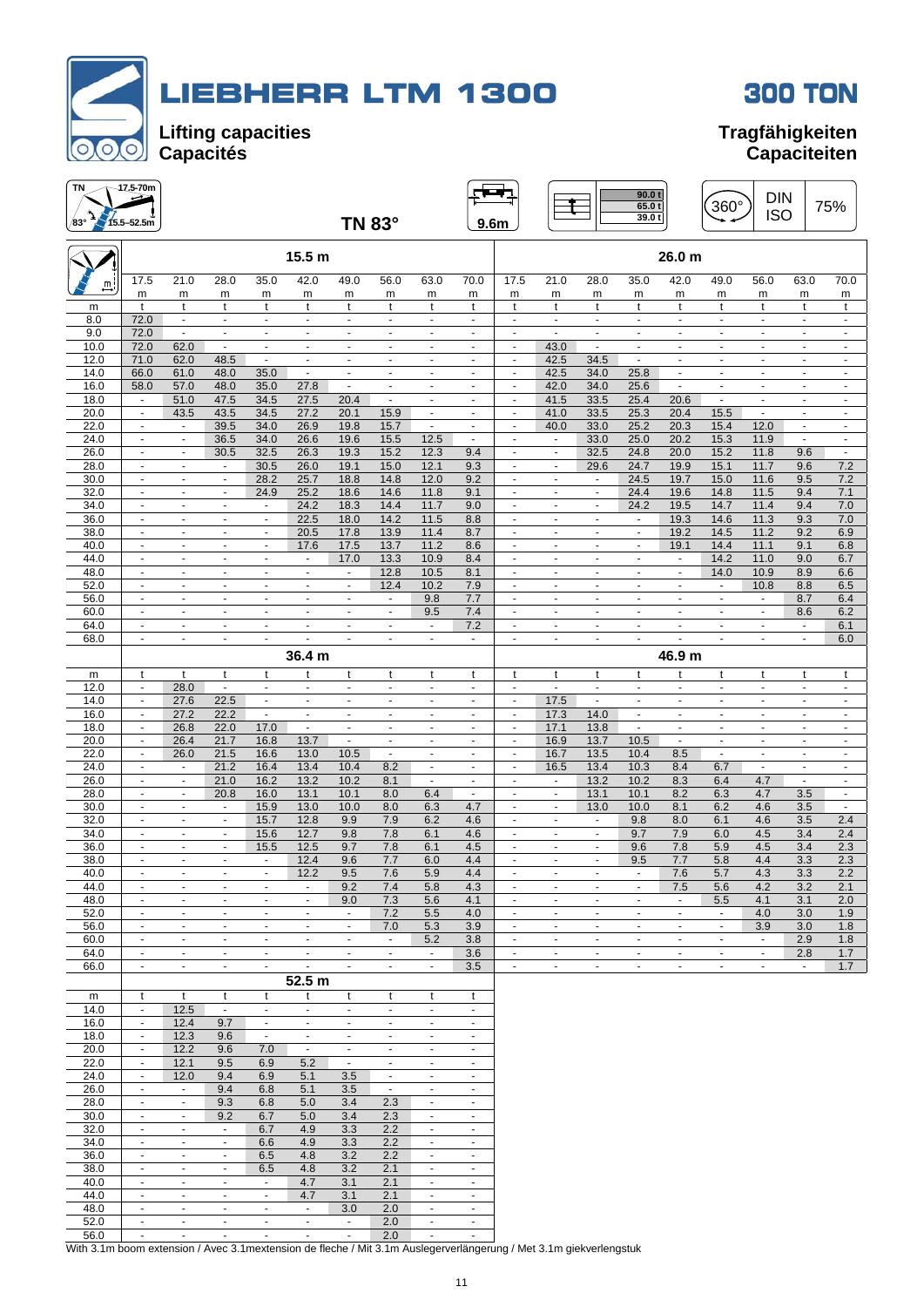

**TN 68°** 

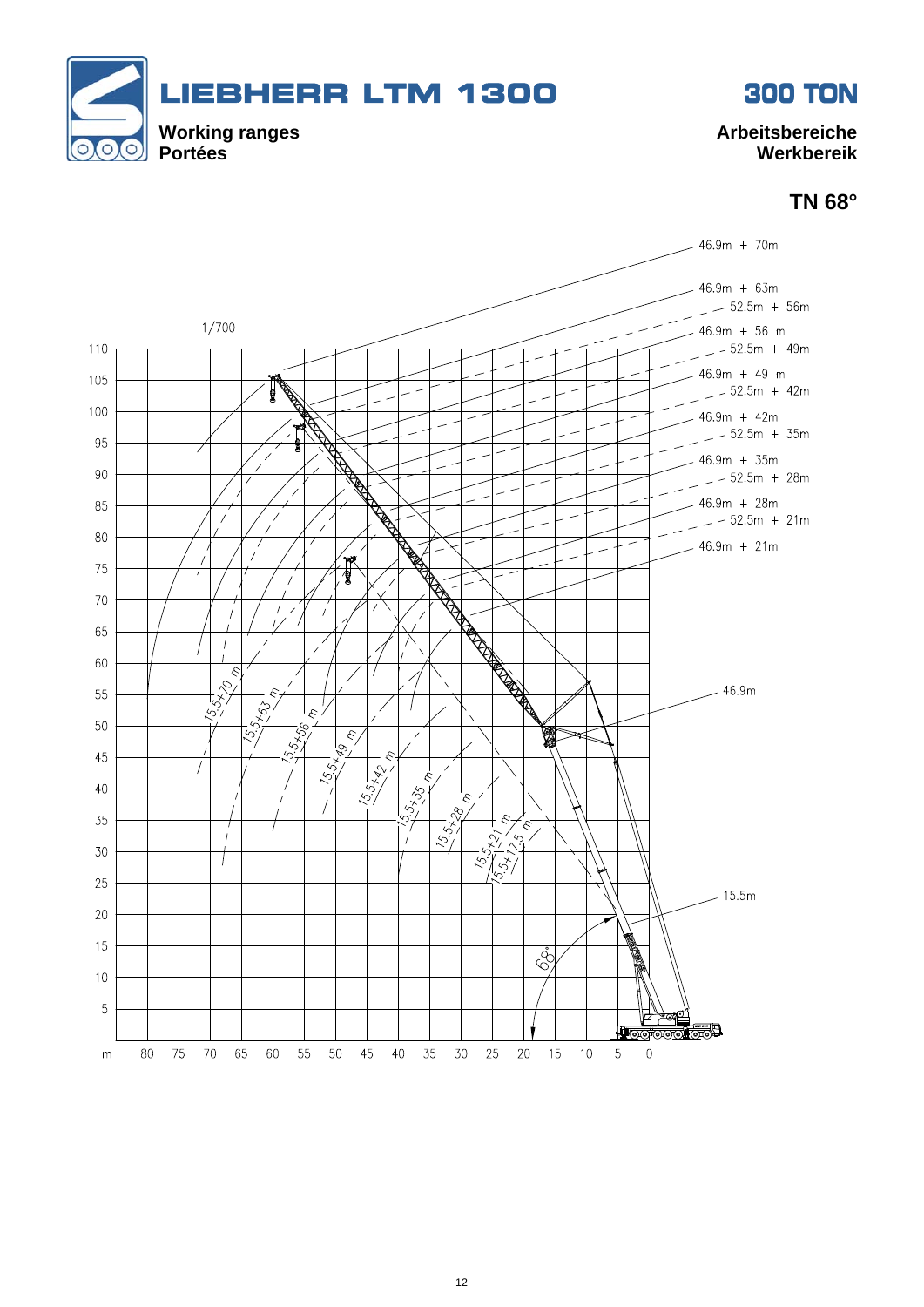



 $T<sup>N</sup>$  17.5-70m 90.0 t

| TN<br>/68°   | $-47.5 - 70m$<br>$15.5 - 52.5m$            |                                            |                                  |                                  |                                            |                                         | <b>TN 68°</b>                    |                                                      | 9.6 <sub>m</sub>                           |                                                      |                                  |                                            | 90.0 t<br>65.0t<br>39.0t      |                                  | 360°                                       | <b>DIN</b><br><b>ISO</b>                             |                                            | 75%                              |
|--------------|--------------------------------------------|--------------------------------------------|----------------------------------|----------------------------------|--------------------------------------------|-----------------------------------------|----------------------------------|------------------------------------------------------|--------------------------------------------|------------------------------------------------------|----------------------------------|--------------------------------------------|-------------------------------|----------------------------------|--------------------------------------------|------------------------------------------------------|--------------------------------------------|----------------------------------|
|              |                                            |                                            |                                  |                                  | 15.5 m                                     |                                         |                                  |                                                      |                                            |                                                      |                                  |                                            |                               | 26.0 m                           |                                            |                                                      |                                            |                                  |
| Щi           | 17.5                                       | 21.0                                       | 28.0                             | 35.0                             | 42.0                                       | 49.0                                    | 56.0                             | 63.0                                                 | 70.0                                       | 17.5                                                 | 21.0                             | 28.0                                       | 35.0                          | 42.0                             | 49.0                                       | 56.0                                                 | 63.0                                       | 70.0                             |
|              | m                                          | m                                          | m                                | m                                | m                                          | m                                       | m                                | m                                                    | m                                          | m                                                    | m                                | m                                          | m                             | m                                | m                                          | m                                                    | m                                          | m                                |
| m            | t                                          | t                                          | t                                | t                                | t                                          | t                                       | t                                | t                                                    | t                                          | t                                                    | t                                | t                                          | t                             | t                                | t                                          | t                                                    | t                                          | t                                |
| 18.0         | 51.0                                       | $\overline{\phantom{a}}$                   | $\blacksquare$                   | $\blacksquare$                   | $\blacksquare$                             | $\blacksquare$                          | $\blacksquare$                   | $\blacksquare$                                       | $\blacksquare$                             | $\blacksquare$                                       | $\blacksquare$                   | $\blacksquare$                             | $\blacksquare$                | $\blacksquare$                   | $\blacksquare$                             | $\blacksquare$                                       | $\blacksquare$                             | $\blacksquare$                   |
| 20.0         | 49.5                                       | 46.0                                       | $\blacksquare$                   | $\blacksquare$                   | $\mathbf{r}$                               | $\blacksquare$                          | $\mathbf{r}$                     | $\blacksquare$                                       | $\blacksquare$                             | $\blacksquare$                                       | $\blacksquare$                   | $\blacksquare$                             | $\overline{\phantom{a}}$      | $\mathbf{r}$                     | $\blacksquare$                             | $\blacksquare$                                       | $\blacksquare$                             | $\blacksquare$                   |
| 22.0         | 48.0                                       | 45.0                                       | $\mathbf{r}$                     | $\mathbf{r}$                     | $\mathbf{r}$                               | $\omega$                                | $\sim$                           | $\sim$                                               | $\sim$                                     | $\blacksquare$                                       | $\mathbf{r}$                     | $\blacksquare$                             | $\sim$                        | $\mathbf{r}$                     | $\sim$                                     | $\sim$                                               | $\blacksquare$                             | $\sim$                           |
| 24.0         | $\blacksquare$                             | 43.5                                       | 38.5                             | $\blacksquare$                   | $\blacksquare$                             | $\blacksquare$                          | $\blacksquare$                   | $\blacksquare$                                       | $\blacksquare$                             | $\overline{\phantom{a}}$                             | 36.5                             | $\blacksquare$                             | $\blacksquare$                | $\overline{\phantom{a}}$         | $\overline{\phantom{a}}$                   | $\blacksquare$                                       | $\blacksquare$                             | $\blacksquare$                   |
| 26.0         | $\overline{\phantom{a}}$                   | 40.5                                       | 37.5                             | $\blacksquare$                   | $\blacksquare$                             | $\overline{a}$                          | $\overline{\phantom{a}}$         | $\overline{\phantom{a}}$                             | $\overline{\phantom{m}}$                   | $\overline{a}$                                       | 35.5                             | $\blacksquare$                             | $\overline{\phantom{a}}$      | $\overline{\phantom{a}}$         |                                            | $\overline{a}$                                       | $\frac{1}{2}$                              | $\overline{a}$                   |
| 28.0         | $\blacksquare$                             | $\blacksquare$                             | 36.5                             | 31.5                             | $\blacksquare$                             | $\sim$                                  | $\blacksquare$                   | $\blacksquare$                                       | ٠                                          | $\blacksquare$                                       | 34.0                             | 29.8                                       | $\sim$                        | ÷,                               | $\blacksquare$                             | $\blacksquare$                                       | $\blacksquare$                             | $\blacksquare$                   |
| 30.0         | $\blacksquare$                             | $\blacksquare$                             | 33.5                             | 30.5                             | $\blacksquare$                             | $\blacksquare$                          | $\blacksquare$                   | $\blacksquare$                                       | $\blacksquare$                             | $\blacksquare$                                       | 31.5                             | 29.2                                       | $\sim$                        | $\blacksquare$                   | $\blacksquare$                             | $\blacksquare$                                       | $\blacksquare$                             | $\blacksquare$                   |
| 32.0         | $\blacksquare$                             | $\blacksquare$                             | 31.5                             | 29.5                             | 24.0                                       | $\blacksquare$                          | $\blacksquare$                   | $\overline{\phantom{a}}$                             | $\overline{\phantom{a}}$                   | $\overline{\phantom{a}}$                             | $\blacksquare$                   | 28.6                                       | 24.4                          | $\blacksquare$                   | $\overline{\phantom{a}}$                   | $\overline{a}$                                       | $\frac{1}{2}$                              | $\overline{\phantom{a}}$         |
| 34.0<br>36.0 | $\overline{\phantom{a}}$<br>$\blacksquare$ | $\blacksquare$<br>$\overline{\phantom{a}}$ | $\sim$                           | 28.3<br>26.2                     | 23.5<br>23.0                               | $\blacksquare$                          | $\blacksquare$<br>$\blacksquare$ | $\overline{\phantom{a}}$<br>$\overline{\phantom{a}}$ | $\blacksquare$<br>$\overline{\phantom{a}}$ | $\overline{\phantom{a}}$<br>$\overline{\phantom{a}}$ | $\blacksquare$<br>$\blacksquare$ | 26.6                                       | 24.1                          | $\blacksquare$<br>19.2           | $\overline{\phantom{a}}$<br>$\blacksquare$ | $\overline{\phantom{a}}$<br>$\overline{\phantom{a}}$ | $\overline{\phantom{a}}$<br>$\blacksquare$ | $\sim$<br>$\blacksquare$         |
| 38.0         | $\overline{\phantom{a}}$                   | $\blacksquare$                             | $\blacksquare$                   | 25.1                             | 22.5                                       | 18.4<br>18.2                            | $\blacksquare$                   | $\blacksquare$                                       | $\overline{\phantom{a}}$                   | $\overline{\phantom{a}}$                             | $\blacksquare$                   | 24.9                                       | 23.9<br>22.9                  | 19.0                             | $\blacksquare$                             | $\blacksquare$                                       | $\blacksquare$                             | $\blacksquare$                   |
| 40.0         | $\blacksquare$                             | $\blacksquare$                             | $\blacksquare$<br>$\blacksquare$ | 20.7                             | 22.0                                       | 18.0                                    | 14.4                             | $\blacksquare$                                       | $\blacksquare$                             | $\overline{\phantom{a}}$                             | $\blacksquare$                   | $\blacksquare$<br>$\overline{\phantom{a}}$ | 21.6                          | 18.8                             | 14.4                                       | $\blacksquare$                                       | $\overline{a}$                             | $\blacksquare$                   |
| 44.0         | $\sim$                                     | $\blacksquare$                             | $\blacksquare$                   | $\blacksquare$                   | 20.4                                       | 17.6                                    | 14.0                             | 11.2                                                 | $\blacksquare$                             | $\blacksquare$                                       | $\blacksquare$                   | $\sim$                                     | 19.2                          | 18.5                             | 14.2                                       | 11.0                                                 | $\blacksquare$                             | $\blacksquare$                   |
| 48.0         | $\blacksquare$                             | $\blacksquare$                             | $\blacksquare$                   | $\blacksquare$                   | $\blacksquare$                             | 17.2                                    | 13.6                             | 10.9                                                 | 8.2                                        | $\blacksquare$                                       | $\blacksquare$                   | $\blacksquare$                             | $\overline{\phantom{a}}$      | 16.9                             | 14.0                                       | 10.8                                                 | 8.6                                        | $\blacksquare$                   |
| 52.0         | $\overline{\phantom{a}}$                   | $\overline{\phantom{a}}$                   | $\overline{\phantom{a}}$         | $\overline{\phantom{a}}$         | $\blacksquare$                             | 15.9                                    | 13.2                             | 10.6                                                 | 8.0                                        | ÷,                                                   | $\overline{\phantom{a}}$         | ÷,                                         | $\overline{\phantom{a}}$      | $\blacksquare$                   | 13.8                                       | 10.6                                                 | 8.4                                        | 6.4                              |
| 56.0         | $\blacksquare$                             | $\overline{\phantom{a}}$                   | $\blacksquare$                   | $\blacksquare$                   | $\blacksquare$                             | $\blacksquare$                          | 12.9                             | 10.3                                                 | 7.7                                        | $\blacksquare$                                       | $\blacksquare$                   | $\overline{\phantom{a}}$                   | $\blacksquare$                | $\blacksquare$                   | 13.4                                       | 10.4                                                 | 8.2                                        | 6.2                              |
| 60.0         | $\overline{\phantom{a}}$                   | $\blacksquare$                             | $\overline{\phantom{a}}$         | $\overline{\phantom{a}}$         | $\blacksquare$                             | $\blacksquare$                          | 12.6                             | 10.0                                                 | 7.5                                        | $\overline{\phantom{a}}$                             | $\blacksquare$                   | $\overline{\phantom{a}}$                   | $\overline{\phantom{a}}$      | ٠                                | $\overline{\phantom{a}}$                   | 10.2                                                 | 8.0                                        | 6.1                              |
| 64.0         | $\overline{\phantom{a}}$                   | ÷,                                         | $\overline{\phantom{a}}$         | $\frac{1}{2}$                    | $\overline{\phantom{a}}$                   | $\ddot{\phantom{0}}$                    | $\overline{\phantom{a}}$         | 9.7                                                  | 7.3                                        | $\blacksquare$                                       | $\overline{a}$                   | ÷,                                         | ÷,                            | ÷,                               | $\overline{\phantom{a}}$                   | 10.0                                                 | 7.8                                        | 6.0                              |
| 68.0         | $\sim$                                     | $\sim$                                     | $\blacksquare$                   | $\mathbf{r}$                     | $\mathbf{r}$                               | $\omega$                                | $\blacksquare$                   | 8.9                                                  | 7.0                                        | $\blacksquare$                                       | $\blacksquare$                   | $\mathbf{r}$                               | $\sim$                        | $\blacksquare$                   | $\blacksquare$                             | $\blacksquare$                                       | 7.7                                        | 5.8                              |
| 72.0         | $\sim$                                     | $\blacksquare$                             | $\blacksquare$                   | $\mathbf{r}$                     | $\blacksquare$                             | $\blacksquare$                          | $\blacksquare$                   | $\overline{\phantom{a}}$                             | 6.8                                        | $\blacksquare$                                       | $\blacksquare$                   | $\blacksquare$                             | $\sim$                        | $\blacksquare$                   | $\sim$                                     | $\omega$                                             | 7.6                                        | 5.7                              |
| 76.0         | $\mathcal{L}_{\mathcal{A}}$                | $\mathbf{u}$                               | $\omega$                         | $\omega$                         | $\blacksquare$                             | $\omega$                                | $\blacksquare$                   | $\omega$                                             | $\blacksquare$                             | $\blacksquare$                                       | $\mathbf{r}$                     | $\blacksquare$                             | $\mathbf{r}$                  | ÷,                               | $\blacksquare$                             | $\omega$                                             | $\blacksquare$                             | 5.6                              |
|              |                                            |                                            |                                  |                                  |                                            |                                         |                                  |                                                      |                                            |                                                      |                                  |                                            |                               |                                  |                                            |                                                      |                                            |                                  |
|              |                                            |                                            |                                  |                                  |                                            |                                         |                                  |                                                      |                                            |                                                      |                                  |                                            |                               |                                  |                                            |                                                      |                                            |                                  |
|              |                                            |                                            |                                  |                                  | 36.4 m                                     |                                         |                                  |                                                      |                                            |                                                      |                                  |                                            |                               | 46.9 m                           |                                            |                                                      |                                            |                                  |
| m            | t<br>$\blacksquare$                        | t                                          | t<br>$\blacksquare$              | t<br>$\blacksquare$              | t<br>$\blacksquare$                        | t<br>$\blacksquare$                     | t<br>$\blacksquare$              | t<br>$\blacksquare$                                  | t<br>$\blacksquare$                        | t<br>$\blacksquare$                                  | t<br>$\blacksquare$              | t<br>$\blacksquare$                        | t<br>$\overline{\phantom{a}}$ | t<br>$\overline{\phantom{a}}$    | t<br>$\blacksquare$                        | t<br>$\blacksquare$                                  | t<br>$\blacksquare$                        | t<br>$\blacksquare$              |
| 28.0         | $\overline{\phantom{a}}$                   | 22.0                                       | $\blacksquare$                   | $\overline{\phantom{a}}$         | $\overline{\phantom{a}}$                   | ÷,                                      | $\blacksquare$                   | $\overline{\phantom{a}}$                             | ٠                                          | $\blacksquare$                                       | $\blacksquare$                   | ÷,                                         | $\overline{a}$                | ÷,                               | $\blacksquare$                             | ÷,                                                   | $\overline{\phantom{a}}$                   | ÷,                               |
| 30.0<br>32.0 | $\blacksquare$                             | 21.3<br>20.6                               | 18.5                             | $\blacksquare$                   | $\blacksquare$                             | $\blacksquare$                          | $\blacksquare$                   | $\blacksquare$                                       | $\blacksquare$                             | $\blacksquare$                                       | 12.0                             | $\mathbf{r}$                               | $\sim$                        | ÷.                               | $\blacksquare$                             | $\sim$                                               | $\blacksquare$                             | $\blacksquare$                   |
| 34.0         | $\overline{\phantom{a}}$                   | 20.0                                       | 18.0                             | $\sim$                           | $\blacksquare$                             | $\blacksquare$                          | $\blacksquare$                   | $\overline{\phantom{a}}$                             | $\blacksquare$                             | $\blacksquare$                                       | 11.8                             | $\blacksquare$                             | $\blacksquare$                | $\blacksquare$                   | $\blacksquare$                             | $\blacksquare$                                       | $\overline{\phantom{a}}$                   | $\blacksquare$                   |
| 36.0         | $\blacksquare$                             | $\blacksquare$                             | 17.5                             | 15.7                             | $\blacksquare$                             | $\blacksquare$                          | $\blacksquare$                   | $\overline{\phantom{a}}$                             | $\blacksquare$                             | $\overline{\phantom{a}}$                             | 11.5                             | 9.7                                        | $\overline{\phantom{a}}$      | $\blacksquare$                   | $\overline{\phantom{a}}$                   | $\overline{\phantom{a}}$                             | $\overline{\phantom{a}}$                   | $\overline{\phantom{a}}$         |
| 38.0         | $\blacksquare$                             | $\blacksquare$                             | 17.0                             | 15.4                             | $\blacksquare$                             | $\blacksquare$                          | $\overline{\phantom{a}}$         | $\blacksquare$                                       | $\overline{\phantom{a}}$                   | $\overline{\phantom{a}}$                             | 11.2                             | 9.6                                        | $\overline{\phantom{a}}$      | ٠                                | $\overline{\phantom{a}}$                   | $\blacksquare$                                       | $\frac{1}{2}$                              | $\blacksquare$                   |
| 40.0         | $\blacksquare$                             | $\blacksquare$                             | 16.5                             | 15.1                             | 12.4                                       | $\blacksquare$                          | $\blacksquare$                   | $\blacksquare$                                       | $\blacksquare$                             | $\blacksquare$                                       | $\blacksquare$                   | 9.4                                        | 8.0                           | $\blacksquare$                   | $\blacksquare$                             | $\blacksquare$                                       | $\blacksquare$                             | $\blacksquare$                   |
| 44.0         | $\overline{\phantom{a}}$                   | $\overline{\phantom{a}}$                   | $\overline{\phantom{a}}$         | 14.4                             | 12.0                                       | 9.6                                     | $\blacksquare$                   | $\overline{\phantom{a}}$                             | $\overline{\phantom{a}}$                   | $\overline{\phantom{a}}$                             | $\overline{\phantom{a}}$         | 9.0                                        | 7.7                           | 6.4                              | $\blacksquare$                             | $\blacksquare$                                       | $\frac{1}{2}$                              | $\blacksquare$                   |
| 48.0         | $\overline{\phantom{a}}$                   | $\overline{\phantom{a}}$                   | $\overline{\phantom{a}}$         | 13.8                             | 11.5                                       | 9.4                                     | 7.5                              | $\blacksquare$                                       | $\blacksquare$                             | $\blacksquare$                                       | $\overline{\phantom{a}}$         | $\overline{\phantom{a}}$                   | 7.4                           | 6.0                              | 5.0                                        | $\blacksquare$                                       | $\overline{\phantom{a}}$                   | $\blacksquare$                   |
| 52.0         | $\mathbf{u}$                               | $\sim$                                     | $\blacksquare$                   | $\blacksquare$                   | 11.0                                       | 9.1                                     | 7.3                              | 5.8                                                  | $\blacksquare$                             | $\blacksquare$                                       | $\blacksquare$                   | $\sim$                                     | 7.0                           | 5.8                              | 4.7                                        | 3.4                                                  | $\blacksquare$                             | $\blacksquare$                   |
| 56.0         | $\blacksquare$                             | $\blacksquare$                             | $\overline{\phantom{a}}$         | $\blacksquare$                   | $\blacksquare$                             | 8.9                                     | 7.2                              | 5.6                                                  | $\blacksquare$                             | $\blacksquare$                                       | $\overline{\phantom{a}}$         | $\overline{\phantom{a}}$                   | $\overline{\phantom{a}}$      | 5.4                              | 4.4                                        | 3.2                                                  | 2.3                                        | $\blacksquare$                   |
| 60.0         | $\blacksquare$                             | $\blacksquare$                             | $\blacksquare$                   | $\blacksquare$                   | $\blacksquare$                             | 8.6                                     | 7.0                              | 5.5                                                  | 3.9                                        | $\blacksquare$                                       | $\overline{\phantom{a}}$         | ÷,                                         | $\overline{\phantom{a}}$      | $\blacksquare$                   | 4.1                                        | 3.0                                                  | 2.1                                        | 1.3                              |
| 64.0         | $\sim$                                     | $\blacksquare$                             | $\overline{\phantom{a}}$         | $\blacksquare$                   | $\blacksquare$                             | $\sim$                                  | 6.9                              | 5.4                                                  | 3.8                                        | $\blacksquare$                                       | $\blacksquare$                   | $\blacksquare$                             | $\overline{\phantom{a}}$      | ٠                                | 3.9                                        | 2.8                                                  | 2.0                                        | 1.2                              |
| 68.0         | $\omega$                                   | $\sim$                                     | $\sim$                           | $\sim$                           | $\sim$                                     | $\blacksquare$                          | 6.8                              | 5.2                                                  | 3.9                                        | $\overline{\phantom{a}}$                             | $\blacksquare$                   | $\mathbf{r}$                               | $\blacksquare$                | $\blacksquare$                   | $\sim$                                     | 2.6                                                  | 1.8                                        | 1.1                              |
| 72.0         |                                            | $\overline{a}$<br>$\blacksquare$           | $\blacksquare$                   | $\overline{\phantom{a}}$         | $\overline{\phantom{a}}$                   | $\overline{\phantom{a}}$                | $\overline{\phantom{a}}$         | 5.1                                                  | 3.6                                        | $\overline{a}$                                       | $\overline{\phantom{a}}$         | $\overline{a}$                             | $\overline{a}$                | $\overline{a}$                   |                                            | 2.4                                                  | 1.7                                        | 1.0                              |
| 76.0         | $\sim$<br>$\sim$                           | $\blacksquare$                             | $\blacksquare$                   | $\blacksquare$<br>$\mathbf{r}$   | $\blacksquare$                             | $\blacksquare$<br>$\tilde{\phantom{a}}$ | $\blacksquare$<br>$\blacksquare$ | 5.0<br>$\mathbf{r}$                                  | 3.5                                        | $\blacksquare$<br>$\mathbf{r}$                       | $\blacksquare$<br>$\omega$       | $\blacksquare$<br>$\blacksquare$           | $\blacksquare$<br>$\sim$      | $\blacksquare$<br>$\blacksquare$ | $\blacksquare$<br>$\blacksquare$           | $\blacksquare$<br>$\mathbf{r}$                       | 1.6                                        | $\blacksquare$<br>$\blacksquare$ |
| 80.0         |                                            |                                            |                                  |                                  |                                            |                                         |                                  |                                                      | 3.4                                        |                                                      |                                  |                                            |                               |                                  |                                            |                                                      | 1.4                                        |                                  |
|              |                                            |                                            |                                  |                                  | 52.5 m                                     |                                         |                                  |                                                      |                                            |                                                      |                                  |                                            |                               |                                  |                                            |                                                      |                                            |                                  |
| m            |                                            |                                            |                                  |                                  |                                            |                                         |                                  |                                                      |                                            |                                                      |                                  |                                            |                               |                                  |                                            |                                                      |                                            |                                  |
| 34.0         | $\overline{\phantom{a}}$<br>$\blacksquare$ | 8.6                                        | $\blacksquare$                   | $\blacksquare$<br>$\blacksquare$ | $\overline{\phantom{a}}$<br>$\blacksquare$ | $\blacksquare$<br>$\sim$                | $\blacksquare$<br>$\sim$         | $\overline{\phantom{a}}$<br>$\mathbf{r}$             | ٠<br>$\sim$                                |                                                      |                                  |                                            |                               |                                  |                                            |                                                      |                                            |                                  |
| 36.0         | $\sim$                                     | 8.3                                        |                                  | $\mathbf{r}$                     | $\sim$                                     | $\sim$                                  | $\sim$                           | $\sim$                                               | $\blacksquare$                             |                                                      |                                  |                                            |                               |                                  |                                            |                                                      |                                            |                                  |
| 38.0         | $\blacksquare$                             | 8.1                                        | 6.8                              | $\sim$                           | $\blacksquare$                             | $\blacksquare$                          | $\sim$                           | $\sim$                                               | $\omega$                                   |                                                      |                                  |                                            |                               |                                  |                                            |                                                      |                                            |                                  |
| 40.0         |                                            | 8.0<br>$\blacksquare$                      | 6.6                              |                                  | $\overline{\phantom{a}}$                   | $\blacksquare$                          | $\blacksquare$                   | $\overline{\phantom{a}}$                             | $\overline{\phantom{a}}$                   |                                                      |                                  |                                            |                               |                                  |                                            |                                                      |                                            |                                  |
| 44.0<br>48.0 | $\omega$                                   | $\sim$                                     | 6.3<br>$\sim$                    | 5.0<br>4.8                       | 3.7                                        | $\omega$                                | $\omega$                         | $\mathbf{u}$                                         | $\sim$                                     |                                                      |                                  |                                            |                               |                                  |                                            |                                                      |                                            |                                  |
| 52.0         | $\blacksquare$                             | $\blacksquare$                             | $\sim$                           | 4.5                              | 3.5                                        | 2.4                                     | $\blacksquare$                   | $\blacksquare$                                       | $\blacksquare$                             |                                                      |                                  |                                            |                               |                                  |                                            |                                                      |                                            |                                  |
| 56.0         | $\overline{\phantom{a}}$                   | $\blacksquare$                             | $\blacksquare$                   | $\overline{\phantom{a}}$         | 3.3                                        | 2.3                                     | 1.5                              | $\blacksquare$                                       | $\overline{\phantom{a}}$                   |                                                      |                                  |                                            |                               |                                  |                                            |                                                      |                                            |                                  |

72.0 - - - - - - 1.2 - - With 3.1m boom extension / Avec 3.1mextension de fleche / Mit 3.1m Auslegerverlängerung / Met 3.1m giekverlengstuk

64.0 - - - - - 2.1 1.4 - -**68.0** - - - - - - 2.0 1.3 - -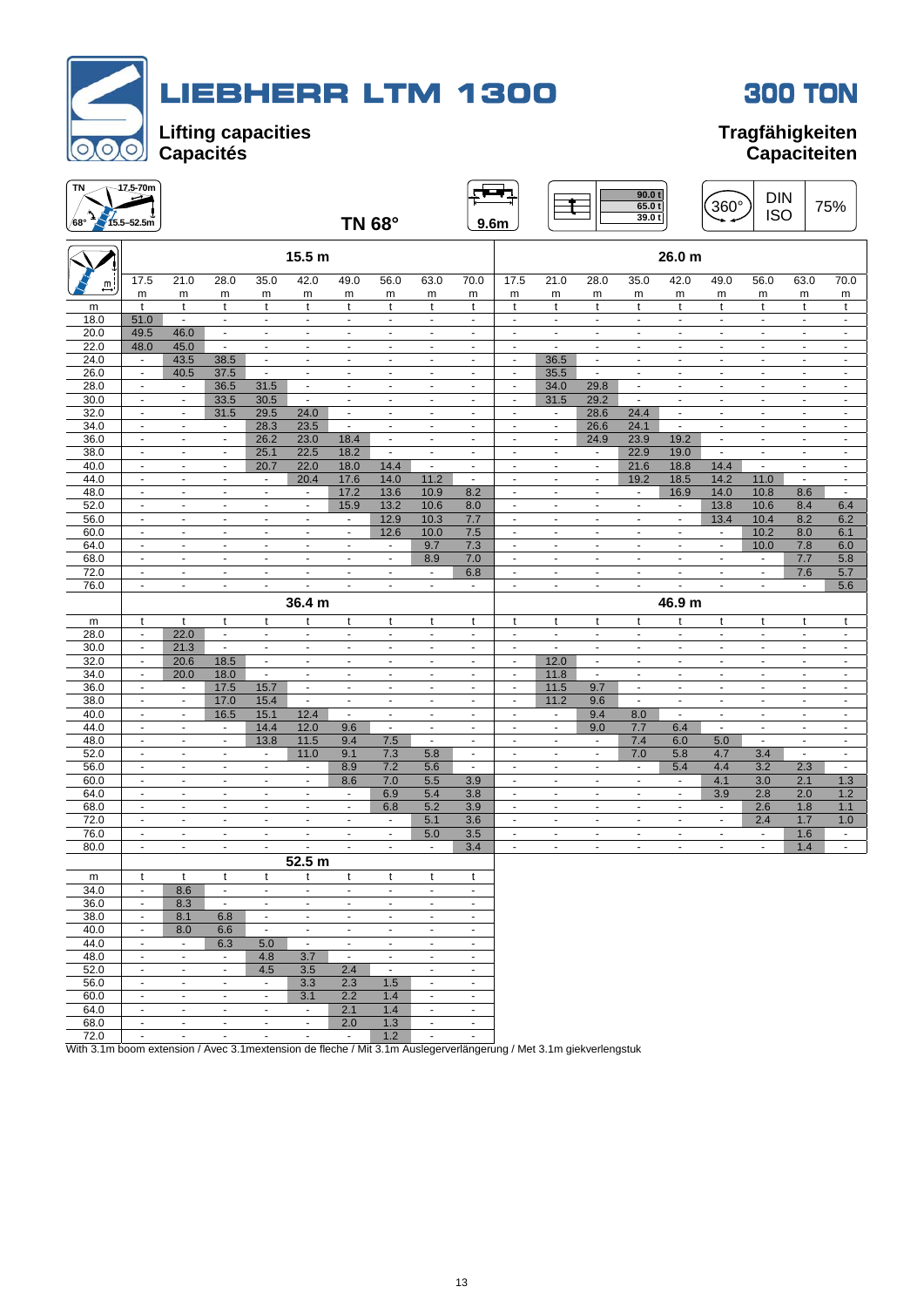



**TAN 68°** 

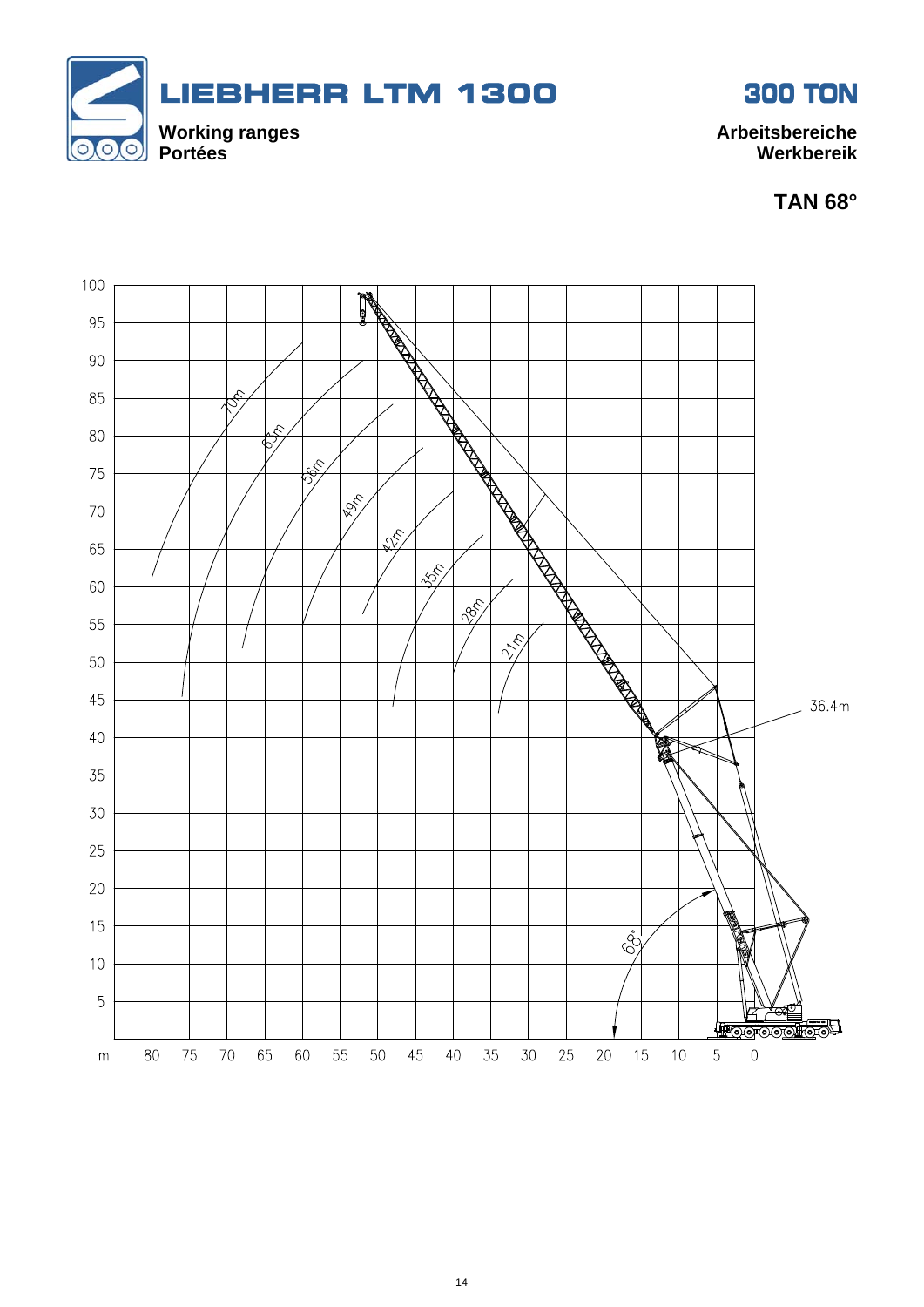| <b>LIEBHERR LTM 1300</b><br><b>300 TON</b><br><b>Lifting capacities</b><br><b>Tragfähigkeiten</b><br>$\overline{O}$<br><b>Capacités</b><br><b>Capaciteiten</b><br>$21 - 70m$<br><b>TAN</b><br>- 7 |                          |                          |                          |                          |                          |                          |                |                          |                          |                          |                      |                |                          |                |                          |                          |                |                          |
|---------------------------------------------------------------------------------------------------------------------------------------------------------------------------------------------------|--------------------------|--------------------------|--------------------------|--------------------------|--------------------------|--------------------------|----------------|--------------------------|--------------------------|--------------------------|----------------------|----------------|--------------------------|----------------|--------------------------|--------------------------|----------------|--------------------------|
| /68°                                                                                                                                                                                              | $26 - 36.4m$             |                          |                          |                          |                          |                          | TAN 68°        |                          | 9.6 <sub>m</sub>         |                          |                      |                | 90.0 t<br>65.01<br>39.0t |                | 360°                     | <b>DIN</b><br><b>ISO</b> |                | 75%                      |
|                                                                                                                                                                                                   |                          |                          |                          |                          | 26.0 <sub>m</sub>        |                          |                |                          |                          |                          |                      |                |                          | 36.4 m         |                          |                          |                |                          |
| $\stackrel{m}{\rightarrow}$                                                                                                                                                                       | 17.5                     | 21.0                     | 28.0                     | 35.0                     | 42.0                     | 49.0                     | 56.0           | 63.0                     | 70.0                     | 17.5                     | 21.0                 | 28.0           | 35.0                     | 42.0           | 49.0                     | 56.0                     | 63.0           | 70.0                     |
|                                                                                                                                                                                                   | m                        | m                        | m                        | m                        | m                        | m                        | m              | m                        | m                        | m                        | m                    | m              | m                        | m              | m                        | m                        | m              | m                        |
| m                                                                                                                                                                                                 | t                        | $\mathbf{t}$             | t                        | t                        | t                        | t                        | t              | t                        | t                        | t                        | t                    | t              | t                        | t              | t                        | t                        | t              | t                        |
| 24.0                                                                                                                                                                                              | $\blacksquare$           | 39.5                     | $\mathbf{u}$             | $\blacksquare$           | $\overline{\phantom{a}}$ | $\blacksquare$           | $\blacksquare$ | $\overline{\phantom{a}}$ | $\blacksquare$           | $\blacksquare$           | $\blacksquare$       | $\blacksquare$ | $\blacksquare$           |                | $\blacksquare$           | $\blacksquare$           | $\blacksquare$ | $\blacksquare$           |
| 26.0                                                                                                                                                                                              | $\blacksquare$           | 37.0                     | $\overline{\phantom{a}}$ | $\blacksquare$           | $\blacksquare$           | $\blacksquare$           | $\blacksquare$ | $\overline{\phantom{a}}$ | ٠                        | $\overline{a}$           |                      |                |                          |                |                          |                          |                | $\blacksquare$           |
| 28.0                                                                                                                                                                                              | $\blacksquare$           | 34.0                     | 32.0                     | $\sim$                   | $\overline{\phantom{a}}$ | ٠                        | $\blacksquare$ | $\blacksquare$           | ٠                        | $\overline{\phantom{a}}$ | 25.0                 | $\blacksquare$ | $\overline{\phantom{a}}$ | $\overline{a}$ | $\overline{\phantom{a}}$ | $\blacksquare$           | $\overline{a}$ | $\blacksquare$           |
| 30.0                                                                                                                                                                                              | $\blacksquare$           | 31.5                     | 31.0                     | $\overline{a}$           | $\sim$                   | ÷,                       | $\sim$         | $\blacksquare$           | $\mathbf{r}$             | $\overline{a}$           | 24.3                 | $\overline{a}$ | $\overline{\phantom{a}}$ | $\overline{a}$ | $\sim$                   | $\blacksquare$           | $\blacksquare$ | $\blacksquare$           |
| 32.0                                                                                                                                                                                              | $\sim$                   | $\overline{\phantom{a}}$ | 28.8                     | 26.0                     | $\sim$                   | $\sim$                   | $\sim$         | $\blacksquare$           | $\overline{\phantom{a}}$ | $\overline{\phantom{a}}$ | 23.7                 | 20.4           | $\sim$                   | ÷              | $\sim$                   | $\ddot{\phantom{1}}$     | $\blacksquare$ | $\sim$                   |
| 34.0                                                                                                                                                                                              | $\sim$                   | $\blacksquare$           | 26.8                     | 25.8                     | $\blacksquare$           | $\sim$                   | $\sim$         | $\blacksquare$           | $\overline{\phantom{a}}$ | $\overline{a}$           | 23.0                 | 20.0           | $\overline{a}$           | ٠              | $\sim$                   | $\blacksquare$           | $\blacksquare$ | $\blacksquare$           |
| 36.0                                                                                                                                                                                              | $\sim$                   | $\blacksquare$           | 25.1                     | 24.5                     | 20.4                     | $\sim$                   | $\blacksquare$ | $\ddot{\phantom{1}}$     | $\blacksquare$           |                          | ÷                    | 19.6           | 17.0                     | ÷              |                          | ÷                        | $\blacksquare$ | $\sim$                   |
| 38.0                                                                                                                                                                                              | $\sim$                   | $\sim$                   | $\sim$                   | 23.0                     | 20.2                     | t,                       | $\sim$         | $\mathbf{r}$             | ä,                       | $\sim$                   | ÷.                   | 19.2           | 16.8                     | $\blacksquare$ | $\sim$                   | $\blacksquare$           | $\blacksquare$ | $\sim$                   |
| 40.0                                                                                                                                                                                              | $\sim$                   | $\sim$                   | $\sim$                   | 21.6                     | 20.1                     | 15.1                     | $\sim$         | $\sim$                   | ä,                       | $\mathbf{r}$             | ä,                   | 18.8           | 16.6                     | 13.6           | $\mathbf{r}$             | $\sim$                   | ä,             | $\sim$                   |
| 44.0                                                                                                                                                                                              | $\sim$                   | $\blacksquare$           | $\blacksquare$           | 19.3                     | 18.8                     | 14.8                     | 11.6           | $\blacksquare$           | ٠                        | $\ddot{\phantom{1}}$     | $\ddot{\phantom{1}}$ | $\blacksquare$ | 16.3                     | 13.3           | 10.5                     | $\blacksquare$           | $\overline{a}$ | $\blacksquare$           |
| 48.0                                                                                                                                                                                              | $\blacksquare$           | $\blacksquare$           | $\blacksquare$           | $\overline{\phantom{a}}$ | 16.9                     | 14.5                     | 11.3           | 9.0                      | ٠                        | $\overline{\phantom{a}}$ | $\blacksquare$       | $\blacksquare$ | 15.5                     | 13.1           | 10.3                     | 7.7                      | ٠              | $\overline{\phantom{a}}$ |
| 52.0                                                                                                                                                                                              | $\blacksquare$           | $\blacksquare$           | $\sim$                   | $\blacksquare$           | $\blacksquare$           | 14.2                     | 11.1           | 8.8                      | 6.7                      | ÷.                       | $\blacksquare$       | $\blacksquare$ | $\blacksquare$           | 12.9           | 10.1                     | 7.6                      | 6.0            | $\blacksquare$           |
| 56.0                                                                                                                                                                                              | $\blacksquare$           | $\blacksquare$           | $\sim$                   | $\blacksquare$           | $\blacksquare$           | 13.5                     | 10.8           | 8.6                      | 6.5                      | $\blacksquare$           | $\blacksquare$       | $\blacksquare$ | $\blacksquare$           | $\blacksquare$ | 10.0                     | 7.5                      | 5.9            | $\blacksquare$           |
| 60.0                                                                                                                                                                                              | $\blacksquare$           | $\blacksquare$           | $\overline{\phantom{a}}$ | $\overline{\phantom{a}}$ | $\blacksquare$           | $\overline{\phantom{a}}$ | 10.6           | 8.4                      | 6.3                      | $\blacksquare$           | $\blacksquare$       | $\blacksquare$ | $\blacksquare$           | $\blacksquare$ | 9.8                      | 7.4                      | 5.8            | 4.2                      |
| 64.0                                                                                                                                                                                              | $\sim$                   | $\blacksquare$           | $\overline{\phantom{a}}$ | $\blacksquare$           | $\blacksquare$           | $\blacksquare$           | 10.4           | 8.3                      | 6.2                      |                          |                      | $\blacksquare$ | $\blacksquare$           | ٠              |                          | 7.3                      | 5.7            | 4.1                      |
| 68.0                                                                                                                                                                                              | $\overline{\phantom{a}}$ | $\sim$                   | $\sim$                   | $\blacksquare$           | $\sim$                   | $\blacksquare$           | $\sim$         | 8.1                      | 6.0                      | $\sim$                   | ÷                    | $\overline{a}$ | $\sim$                   | ÷              | $\sim$                   | 7.2                      | 5.6            | 4.1                      |
| 72.0                                                                                                                                                                                              | $\sim$                   | $\overline{\phantom{a}}$ | $\blacksquare$           | $\sim$                   | $\blacksquare$           | $\blacksquare$           | $\sim$         | 8.0                      | 5.9                      | $\ddot{\phantom{1}}$     | $\ddot{\phantom{1}}$ | $\sim$         | $\overline{a}$           | $\overline{a}$ | $\overline{\phantom{a}}$ | $\overline{\phantom{a}}$ | 5.6            | 4.0                      |
| 76.0                                                                                                                                                                                              | $\overline{a}$           | $\sim$                   | $\ddot{\phantom{1}}$     | $\overline{\phantom{a}}$ | $\blacksquare$           | ÷,                       | $\sim$         | $\mathbf{r}$             | 5.8                      | $\ddot{\phantom{1}}$     | $\ddot{\phantom{1}}$ | $\blacksquare$ | $\overline{\phantom{a}}$ | $\overline{a}$ |                          | $\blacksquare$           | 5.5            | 4.0                      |
| 80.0                                                                                                                                                                                              | $\overline{a}$           |                          | $\blacksquare$           | $\sim$                   | $\ddot{\phantom{1}}$     | $\blacksquare$           |                | $\ddot{\phantom{1}}$     |                          |                          | $\sim$               |                | ÷                        | ÷              | $\overline{\phantom{a}}$ | $\ddot{\phantom{1}}$     |                | 3.9                      |

With 3.1m boom extension / Avec 3.1mextension de fleche / Mit 3.1m Auslegerverlängerung / Met 3.1m giekverlengstuk